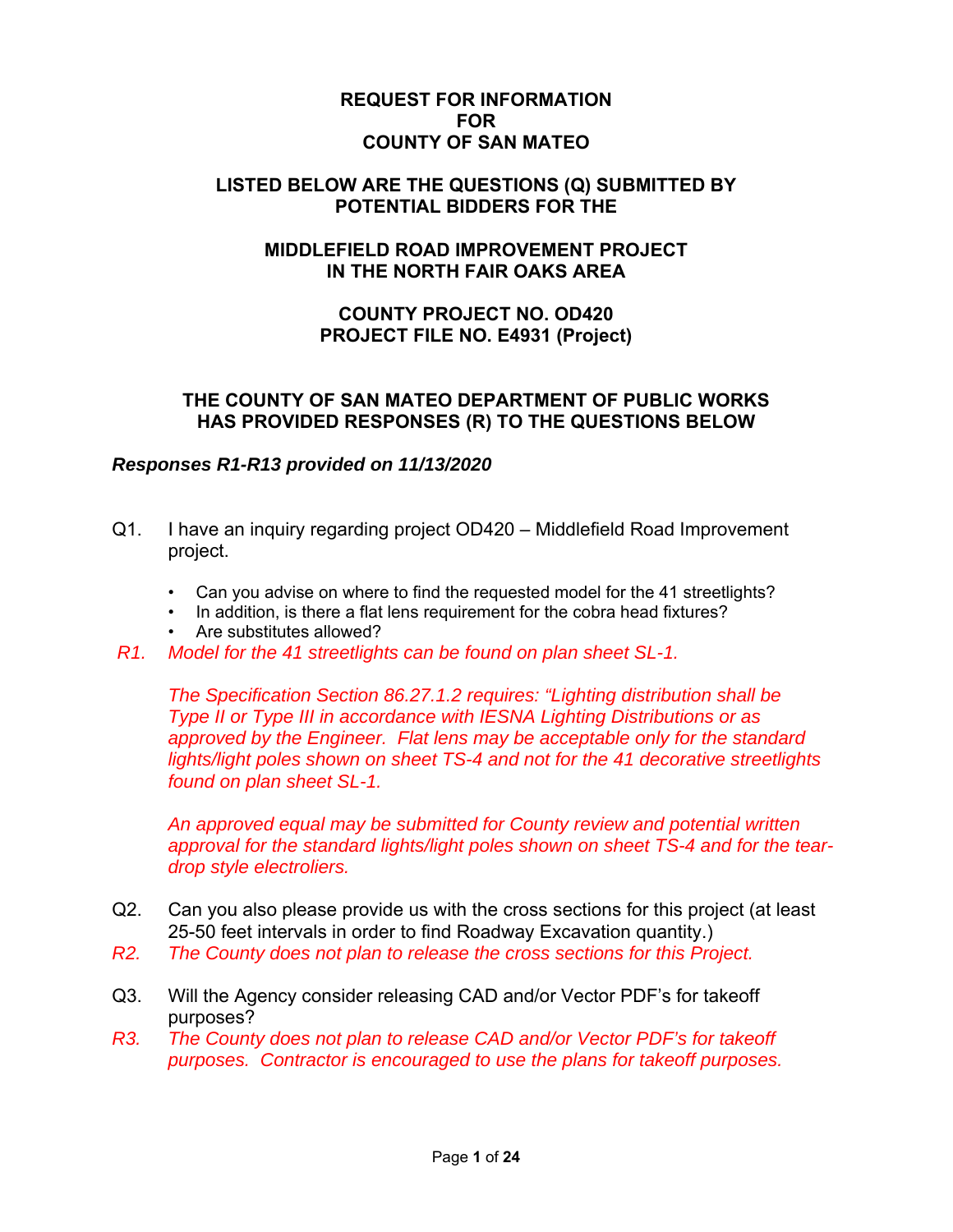- Q4. I am hoping to obtain a plan holders list and an engineer's estimate for the Middlefield Road Improvement Project in the North Fair Oaks Area Project**.**
- *R4. The plan holder's list has been posted to the DPW website and will be updated on Friday's, on as needed basis. The Engineer's estimate can be found in the County's Notice to Contractor (NC) Section of the Project specifications. The webpage is: https://publicworks.smcgov.org/middlefield-road-improvementproject-north-fair-oaks-area.*
- Q5. The Schedule B bid items list contained in the NTC (attached) has twice as many items as the Schedule B bid item list contained in the Proposal Section of the specifications (pgs 699 – 704 of the 756 pg spec).

Can you please clarify?

- *R5. The County will issue an Addendum No. 1 to address this issue (pending release).*
- Q6. I was wondering if you could provide me the PDF version of the plan set for this project; something similar to the PDF document "Appendix A: 90% Design Drawings" that can be found here: https://publicworks.smcgov.org/projects/middlefield-road-improvement-project.

As it stands, the current plan set provided seems to be a scanned image of some sort and is not readable. The different hatch regions outlined in the legend is hard to distinguish from the others and some pages are faded/lighter than the rest. I would need the original PDF plans to be able to do the earthwork for this project. Thank you.

- *R6. The County re-uploaded the current plan set with a higher resolution plan set on Friday 10/30/2020. Since this is not a scanned set, the plans should be legible and clear. The plans can be found by accessing the link on top of the Notice to Contractors (NC) Section on page 2.*
- Q7. I am looking to bid the special inspection scope for this project.

Will the city be issuing an RFP for this scope of work?

- *R7. The County does not plan to issue an RFP for this scope of work.*
- Q8. Regarding "Schedule B" The Engineer's Estimate in front of spec book has approximately 100 more bid items than the Bid Schedule in the back of spec which we assume is the official bid form. Can you please clarify?
- *R8. Please see County response R5.*
- Q9. Are there any Minority or Local Goals that must be met, such as DBE, MBE, SBE, DVBE, etc?
- *R9 The County does not have a minority or local goal for this Project.*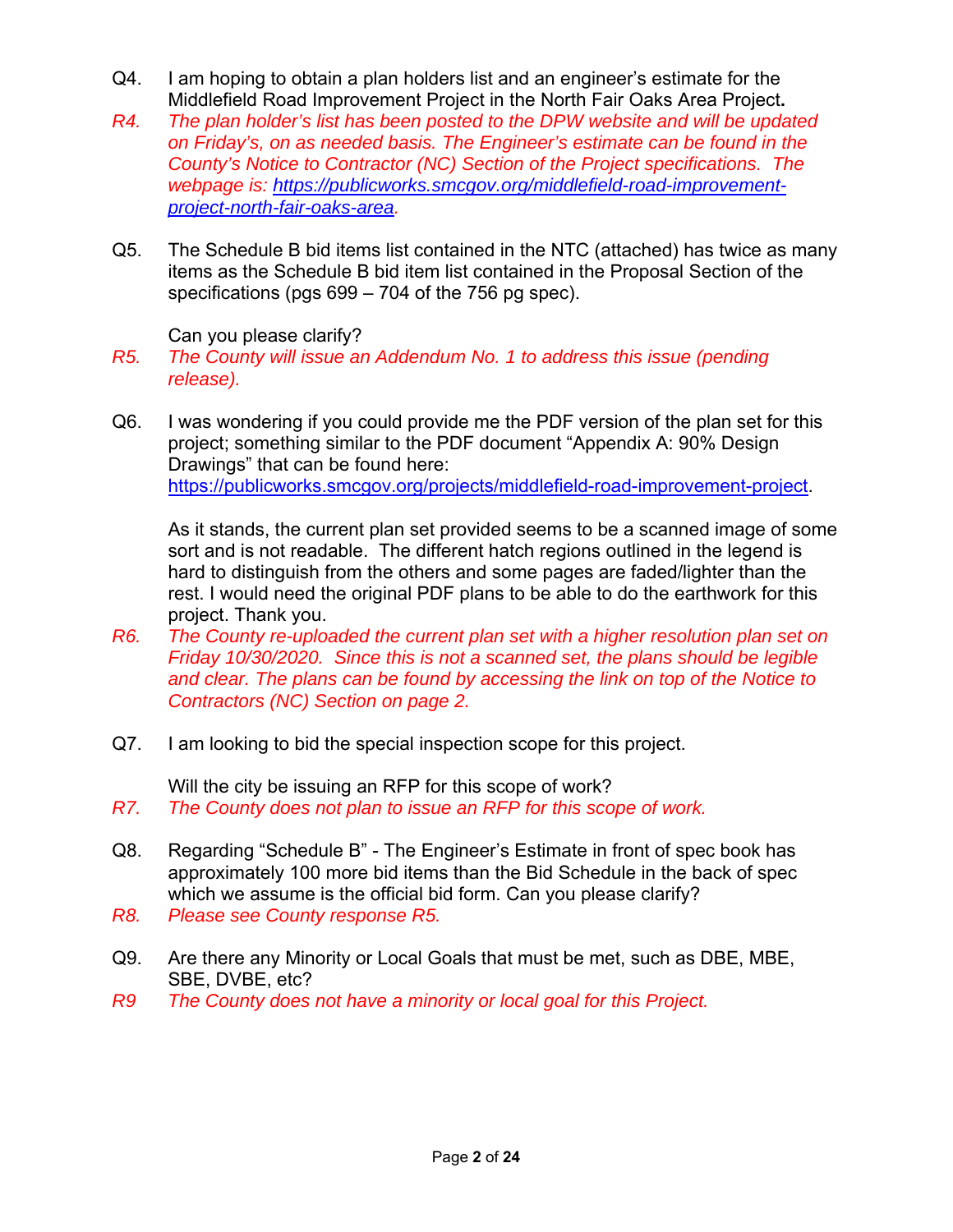- Q10. Please email us a copy of Plan Holder's List if one is available.
- *R10. Please see County response R4.*
- Q11. We could find no "Bid Bond Form" in the Bid Documents and we would like to confirm that the Bid Bond as issued by our "Admitted Surety Insurer" is sufficient for submission with this bid?
- *R11. The County does not have a standard bid bond form. Please see Proposal (PR) Section for bid bond requirements. Contractor may use default template from your bonding firm.*
- Q12. Is there a specific 'Bid Package' for purposes of Bid submission, or are the Bid Documents in rear of spec book sufficient for submitting our bid?
- *R12. Attention is directed to the Proposal (PR) Section of the specifications. Please see the "Contractor's Check-Off List" found on the first page of the Proposal Section for the documents to be submitted at the time of bid.*
- Q13. How long is the Project Warranty?
- *R13. Please see the Agreement (AG) Section paragraph "Payments" of the specifications (page 2 of the Agreement section or page 740 of 755 of the specifications):*

*"The Contractor shall guarantee all materials and workmanship for a period of 1 year from date of acceptance of the project by the Director of Public Works."* 

### *Responses R14-R15 provided on 11/24/2020*

- Q14. Do you anticipate the bid date pushing for this project?
- *R14. County does not anticipate delaying the bid opening date at this time.*
- Q15. If addenda are sent will I receive them? Also I do not see any casing spec requiring American Iron & Steel (AIS) or buy America? Is it safe to assume that import steel casing is acceptable? Also Please clarify what if any coating is required?
- *R15. All Plan Holders will be notified when an Addendum is posted. In addition, all Addendums will be posted to our website. Please visit the following website periodically for the most up to date content: https://publicworks.smcgov.org/middlefield-road-improvement-project-north-fairoaks-area*

*This Project does not have any American Iron and Steel or buy America requirements.* 

 *See Sections 113-2 and 113-2.1 Welded Steel Pipe Casing and Protective Coatings of the Project specifications for details.* 

### *113-2 Welded Steel Pipe Casing*

*Steel pipe casing used for jacked and open trench sanitary sewer shall be 10 -inch, 16 -inch, 18 -inch, 24 -inch, 30 -inch, or 36 -inch-diameter as noted on the plans and shall be fabricated from steel plate meeting the requirements of either ASTM A570 (36,000 psi yield) or ASTM A53 (35,000 psi yield) and shall*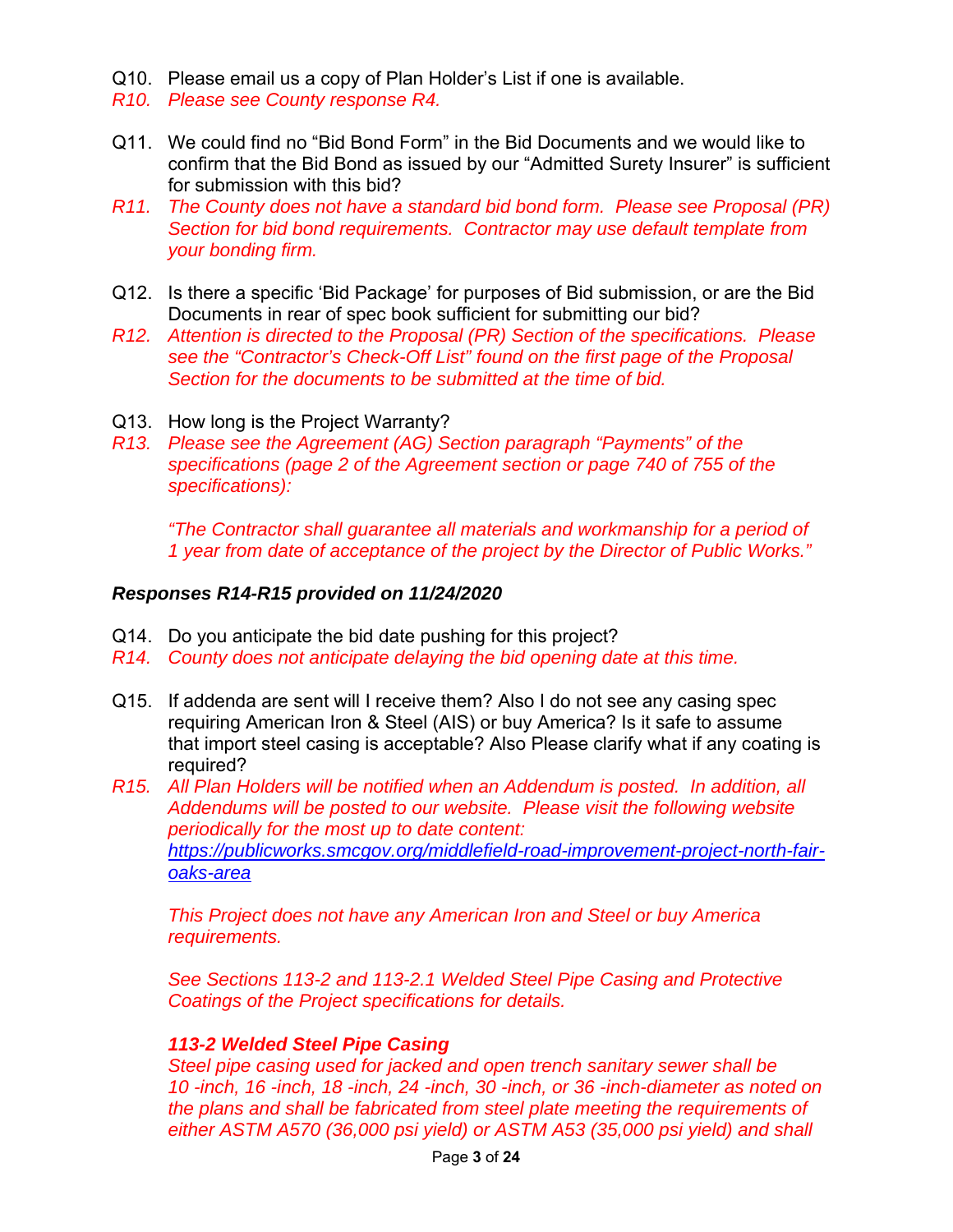*conform to all applicable provisions of Section 66-3.10, "Jacking Pipes," and Section 70-1.02B, "Welded Steel Pipe," of the Standard Specifications and these Special Provisions. Minimum wall thicknesses shall be ½ -inch, unless otherwise shown on the plans. Any heavier thickness of pipe or other facilities required to withstand jacking pressure shall be determined and furnished by the Contractor at his expense.* 

## *113-2.1 Protective Coatings*

*Protective exterior coating shall conform to the requirements of Section 66-1.03, "Protective Coating, Linings and Paving," of the Standard Specifications and these Special Provisions. Protective exterior coating shall be bituminous.* 

# *Responses R16-R105 provided on 12/23/2020*

- Q16. Can you provide a Soils Report for the above referenced project?
- *R16. County does not have a soils report.*
- Q17. We were not able to attend the pre-bid meeting. Is there a pre bid agenda or a PowerPoint that was used?
- *R17. The Project website has the pre-bid conference attendee list and meeting minutes posted. Due to technology constraints, the County is not able to post the video of the virtual pre-bid conference. The County can email a link to an audio only recording upon request. Please submit this request to DPW\_Middlefieldrdproject@smcgov.org*
- Q18. Could you please clarify bid items 83 & 84 have not been able to find these on the plans and/or a description in the specifications.
- *R18. Casings are shown on Plan Sheets RR-1, RR-3 and RR-4 and described in Specification Section 113 - "Jack and Bore Steel Casing Under Railway and Install Steel Casing Pipe." Bid Items No. 83 and 84 have been revised to match the plan sheets and the revisions were included in the Addendum No.1 package.*
- Q19. Are all the solid and perforated storm drain lines paid for under bid item 99?
- *R19. All solid collection and discharge piping are included under Bid Item 99. Perforated underdrains within the bioretention features are included under Bid Item 52.*
- Q20. Can you please clarify the scope of work paid for under items 98 and 99? Are the bioretention curbs paid for in one of these bid items.
- *R20. Bid Item 98 "Bioretention Concrete Walls Reinforcing" includes all work associated with placing rebar for the walls surrounding the bioretention features, including for grade beams and curbing and sidewalk connections at the tops of the walls. Concrete for the sanitary sewer manholes, storm drain inlets, and storm drain junctions are currently included under Bid Item 42 – "Class 2 Concrete (Minor Structures)". The bioretention walls volume of 20 CY should be added, resulting in volume for Bid Item 42 – "Class 2 Concrete (Minor Structures" increasing 81 to 101 CY, which will be included in Addendum No. 3. Concrete for curbing at the top of the street-side bioretention walls and adjacent sidewalks are included in Bid Item 43 – "Class 3 Concrete". Work under Bid Item 99 –*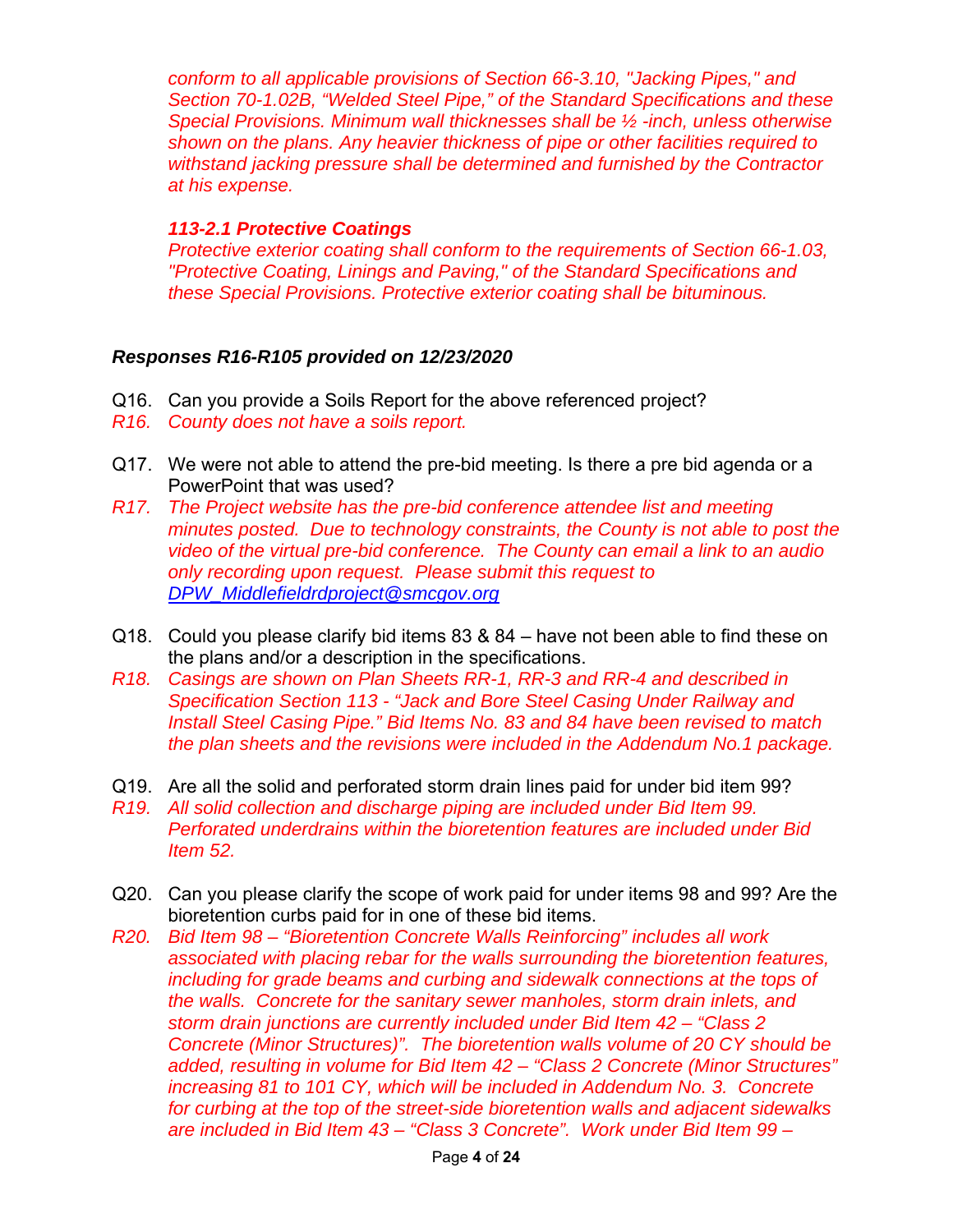*"Bioretention Collection and Discharge Piping and Structures", includes all collection piping and structures draining to bioretention features and discharge structures and piping draining from bioretention features connecting to downstream storm drain piping and structures. Work under Bid Item 52 – "PVC Underdrains", includes all perforated underdrains within the bioretention features.*

- Q21. Where is the relocation of the FDC at Redwood junction paid?
- *R21. Relocation of Fire Department Connection included in Bid Item 18 "Relocation Of Health Clinic Existing Fire Hydrant, Fire Department Connection, And Sign And Regrading And Planting Of Bioretention Area".*
- Q22 For the installation of the sewer from station 11+25.01 to 15+10.23 on the west side of the road it appears that the sidewalk will need to be removed and replaced. This is not shown on the demo or improvement plans. Where is the removal/replacement of the sidewalk in this location to be paid?
- *R22. The sanitary sewer work from station 11+25.01 to 15+10.23 is outside the work limits of the proposed streetscape improvements. This portion of sanitary sewer work requires repair of the existing sidewalk removed for trenching. Demolition shown on Plan Sheet D-1, however, hatch pattern to be changed to Remove (E) Sidewalk. Notes calling for repair of sidewalk and AC areas to be added to Plan Sheets PP-1 and PP-6, respectively. Please see Addendum No. 3 for this update.*
- Q23. There seems to be some discrepancy between the bid item descriptions and the plans regarding the sizing of the jack/bore of the joint trench utility crossing.
- *R23. This was corrected in Addendum No.1 Package.*
- Q24. There also appears to be a discrepancy on the casing size on sheets JT-3 and JT-4 and RR-1 and RR-3. The JT sheets call out for 1-36" for PG&E primary, 1- 30" for communication and fiber and 1-30" spare casing whereas the RR sheets call out for 1-36", 1-30" and 1-24" none of which is a spare casing. Please clarify.
- *R24. The casing sizes shown on Plan Sheets RR-1 and RR-3 are correct. Bid Item Nos. 83 and 84 have been revised to match plan sheets RR-1 and RR-3 and the revisions were included in Addendum No.1 package. JT sheets will be updated to reflect the correct casing sizes in Addendum No. 3.*
- Q25. Could you please identify where on the plans bid item 189 of schedule B is?
- *R25. This casing (which is to house Comcast conduits/cables in the secondary crossing) is not shown on the Plans as Comcast will pursue and install casing separately from the County, therefore a bid price is not required for this item. Bid Item No.189 will be removed in Addendum No. 3.*
- Q26. I wanted to see when you expect to issue addendum 1 to address the bid items. Without the proper bid item we cant start bidding on this job. Also is the bid date expected to be pushed back on this job since addendum 1 has not been issued.
- *R26. Addendum No.1 package was issued on November 25, 2020. This Addendum corrects the missing bid items in the PR portion of the Specifications. The Addendum can be found here: https://publicworks.smcgov.org/middlefield-roadimprovement-project-north-fair-oaks-area.*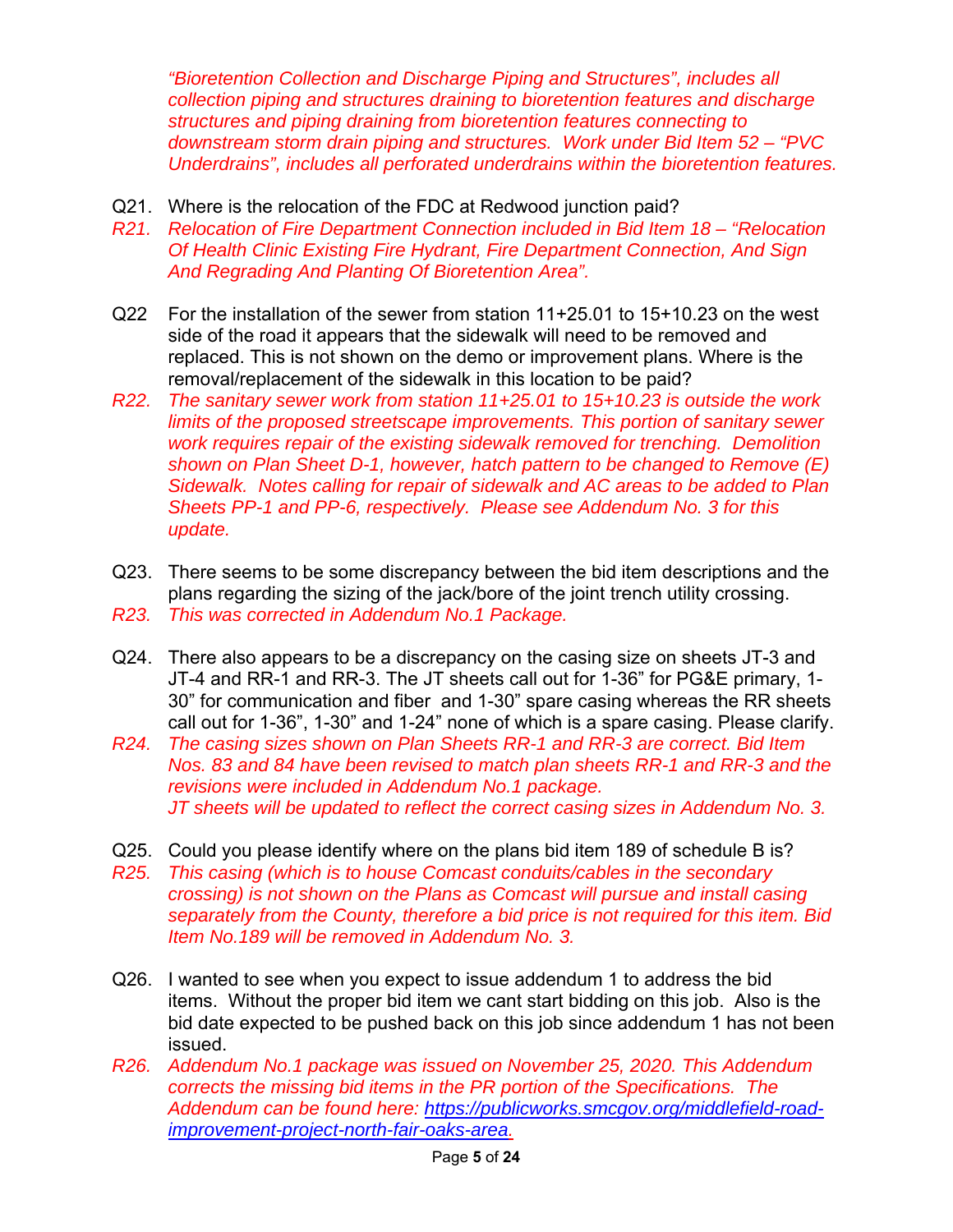- Q27. In regards to subcontracting; the specs require the contractor to perform 50% of the work, less specialty items. The entire joint trench work is a specialty items, but none are designated as such on the bid item sheets. Will you consider designating the joint trench as specialty work, so that more contractors can bid on this project, thus resulting in a more competitive bid for the tax payers.
- *R27. Addendum No. 3 will designate the joint trench as specialty work.*
- Q28. Per Schedule of Values, Item No. 83 (S) calls for Jack and Bore Crossing #1 (Middlefield Road) (x1) 36'' and (x2) 24'' Steel Casings (150LF Each), however plans show 150ft of 36'', 30'', 24'' Casings
- *R28. Bid Item Nos. 83 and 84 have been revised to match the Plan sheets and the revisions are included in the Addendum No.1 package. The Addendum can be found here: https://publicworks.smcgov.org/middlefield-road-improvementproject-north-fair-oaks-area.*
- Q29. Per Schedule of Values, Item No. 83 (S) calls for Jack and Bore Crossing #2 (Redwood Junction) (x1) 24'' Steel Casing (150LF), however plans show 90ft of 10'' & 18'' each per drawing
- *R29. Bid Item Nos. 83 and 84 have been revised to match the Plan sheets and the revisions are included in the Addendum No.1 package. The Addendum can be found here: https://publicworks.smcgov.org/middlefield-road-improvementproject-north-fair-oaks-area.*
- Q30. Please provide PG&E PM Drawings and Electrical Materials List if applicable *R30. Addendum No. 3 will modify and clarify work responsibilities. See Plan sheet JT-2.*
- Q31. For the buildings with service upgrades, who is responsibility for furnish and installation of termination can?
- *R31. PG&E is responsible for all the work beyond County right-of-way limits, including furnishing and installing of termination can on private property. Contractor shall coordinate and work with PG&E for work within County right-of-way.*
- Q32. According to plan sheet PP-12, coring table shows the existing AC section on Middlefield Road are varies from 5" to 16" of Deep-Lift AC only, it doesn't show any base rock seat under the Deep-Lift AC, is that true? Please clarify.
- *R32. Plan Sheet PP-12 includes coring data as shown in the Coring Data Table. The coring data does not indicate the presence of base rock.*
- Q33. Bid Item# 12 Remove Portland Cement Concrete Pavement (4000 SY). Where does this work take place on the project, please provide plan & detail?
- *R33. Bid item No. 12 should be removed as it was replaced by Bid Item Nos. 15-21. Addendum No. 3 will address this change.*
- Q34. What is the existing roadway pavement section on Redwood Junction Restoration? Please clarify.
- *R34. Contractor to confirm the existing roadway pavement section of Redwood Junction in field. Potholing/coring data is not available for Redwood Junction as*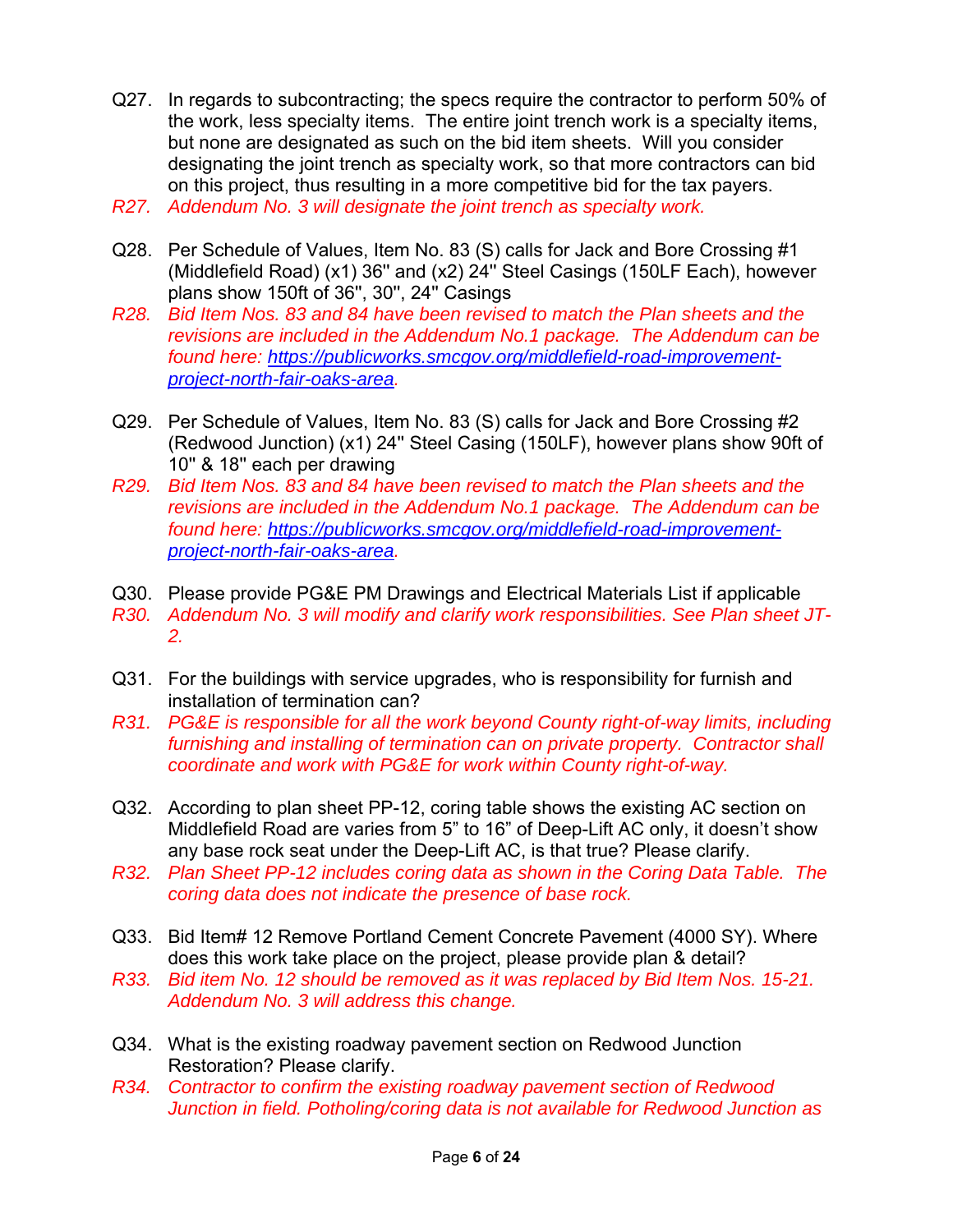*potholing/coring was limited to evaluating for potential Middlefield Road utility conflicts.* 

- Q35. Bid Item# 33 Aggregate Base (Class 2)-Open Trench SS. This bid item description is so confused. Is this bid item paid for the Sanitary Sewer (Open Trench) backfill only? If yes. How is the County paid for the new AB that goes under the new roadway section, and AB cushion under concrete curb & gutter, sidewalks, driveways, and median islands? Please clarify.
- *R35. Bid Item No. 33 "Aggregate Base (Class 2) Open Trench SS" includes aggregate base (Class 2) for the proposed hardscape including but not limited to the typical roadway section on Middlefield Road, the new pavement section on Redwood Junction, curb and gutters, sidewalks (excluding access ramps), driveways, concrete medians, bus pads, valley gutters, and the trench backfill for the sanitary sewer work via open trench method. See Addendum No. 3 for update.*
- Q36. Section 5.2 Order of Work requires this project to be constructed in 10-phases working south to north on west side than east. Can this project be constructed in multiple phases currently or must each phase be constructed in succession. Please clarify.
- *R36. The general Project phasing approach, including length of each phase has been developed in an effort to balance disruption to businesses and residents while providing sufficient work area for the contractor to make efficient progress. Based on community engagement to date, the planned phasing approach appears to provide the necessary balance. The Contractor will have the opportunity post-award to propose alternative phasing for the County to review and consideration.*
- Q37. Section 7.5 Permits / Licenses, Appendix G The contractor is responsible to procure and pay for all permit fees, licenses and RRPLI. Please clarify the costs we are required to carry in our bid estimate since the permits in Appendix G do not cover all these fees. a). Redwood City Encroachment Permit
	- b). SFPUC permit \$1,500.00
	- c). Union Pacific & Sam trans Right of entry permit
	- d) San Mateo County Transit District.
	- e). Southern Pacific RR Right of Entry.
- *R37. Please see the following response for the costs:* 
	- *a). Redwood City Encroachment Permit \$800, Paid by Contractor*
	- *b). SFPUC permit County will obtain Consent Letter from SFPUC*
	- *c). Union Pacific & SamTrans Right of entry permit Paid by County*
	- *d) San Mateo County Transit District Part of the SamTrans Right of Entry*
	- *e). Southern Pacific RR Right of Entry-Covered in UPRR Crossing Agreements*

*Contractor is required to coordinate and work with other utility purveyors and agencies. It is the Contractor's responsibility to work with these utility purveyors and agencies should circumstances arise, and no additional compensation will be allowed therefor for right of way delay claims due to the Contractor's lack of diligence.*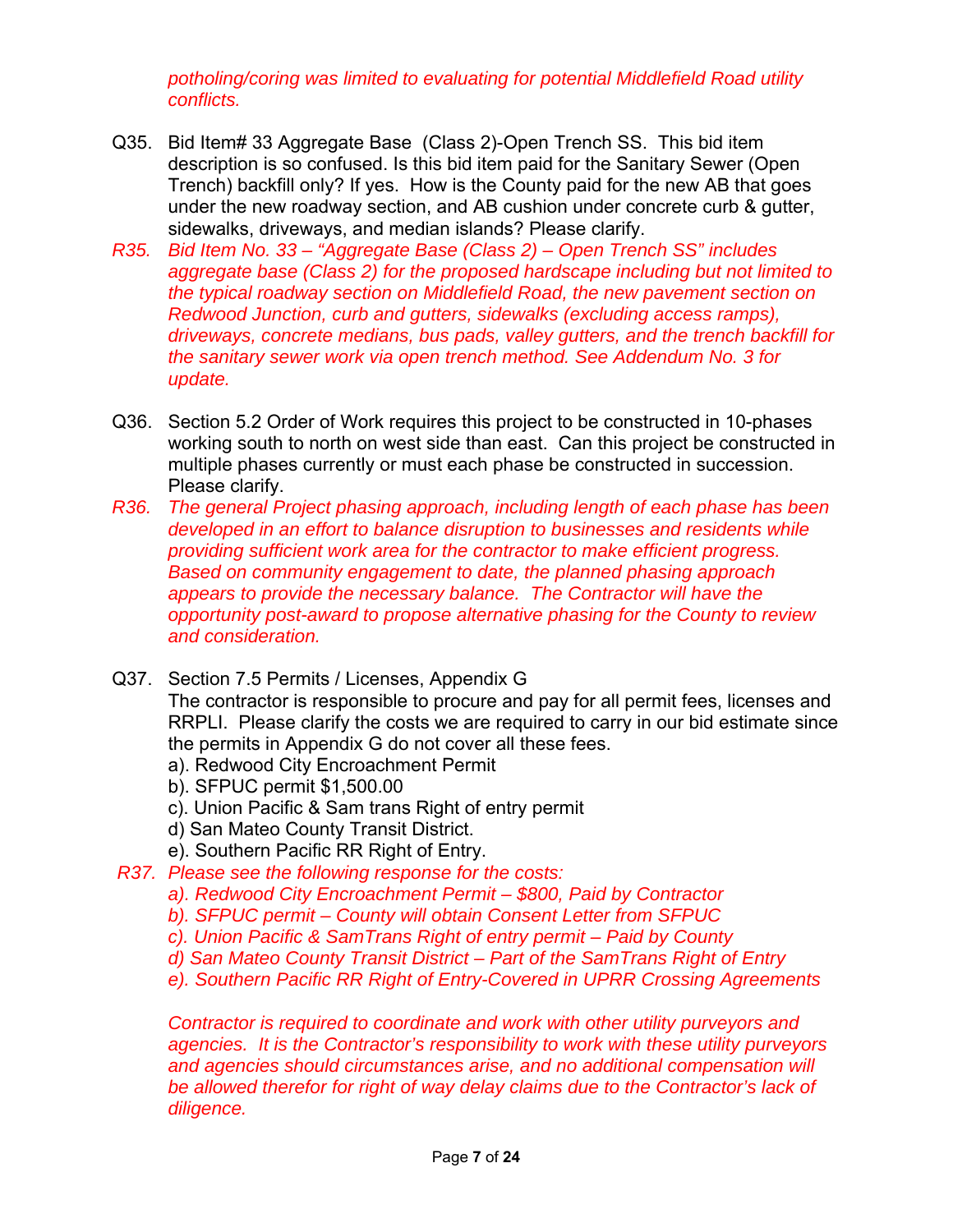- Q38. Please clarify if bid item  $\#38 -$  Asphalt Concrete (Type B,  $\frac{1}{2}$ " includes trench paving restoration.
- *R38. Yes for SS trenches. Joint Trench excluded.*
- Q39. Railroad protective Liability insurance for both Sam Trans and Union Pacific is required. The specifications state the JPB – Joint Powers Board shall obtain Licensee's insurance. Please clarify if we are responsible for this fee and if so provide information so we can contact or make reimbursable for actual fee.
- *R39. County will be obtaining the permit from both SamTrans and UPRR and the County will pay any required permit fees related to SamTrans and UPRR. The Contractor is not responsible for any permit fees related to SamTrans and UPRR.*

*However, Contractor shall be responsible to obtain and provide insurance per SamTrans and UPRR's requirements and shall adhere to UPRR and SamTrans work plan requirements, track monitoring requirements, and training requirements.* 

- Q40. Please clarify if Right of Entry and RRPLI is required as separate policies at each location or if one policy covers all locations where this occurs.
- *R40. The Right of Entry agreement with the JPB will cover the Railroad crossing at the Dumbarton spur line (Railroad crossing #2). The other crossing is on the Middlefield Road Right of Way and does not require a Right of Entry permit from the JPB.*

*Contractor shall follow UPRR and SamTrans requirements for Right of Entry and RRPLI. It is the responsibility of the Contractor to inquire and follow all these requirements.* 

 *Please see County response R39.*

- Q41. RFI Question Q6 provided a link to the web site for a better set of improvement plans. These plans are shown as 90% (NOT FOR CONSTRUCTION) and only has 109 pages. The improvement plans we are working off of is 140 pages. Please clarify what set of plans is being used by the County for bid purposes.
- *R41. The Project Plans and Specifications can only be obtained by submitting the online Plan Holders Affidavit. The online Plan Holder's Affidavit can be accessed from page 2 of the Notice to Contractor (NC) page. The NC document can be found here:*

*https://publicworks.smcgov.org/middlefield-road-improvement-project-north-fairoaks-area* 

 *The Plans found in Q6 link are NOT for bidding or construction purposes. They are support documents that were used during the Environmental permit portion of the Project.*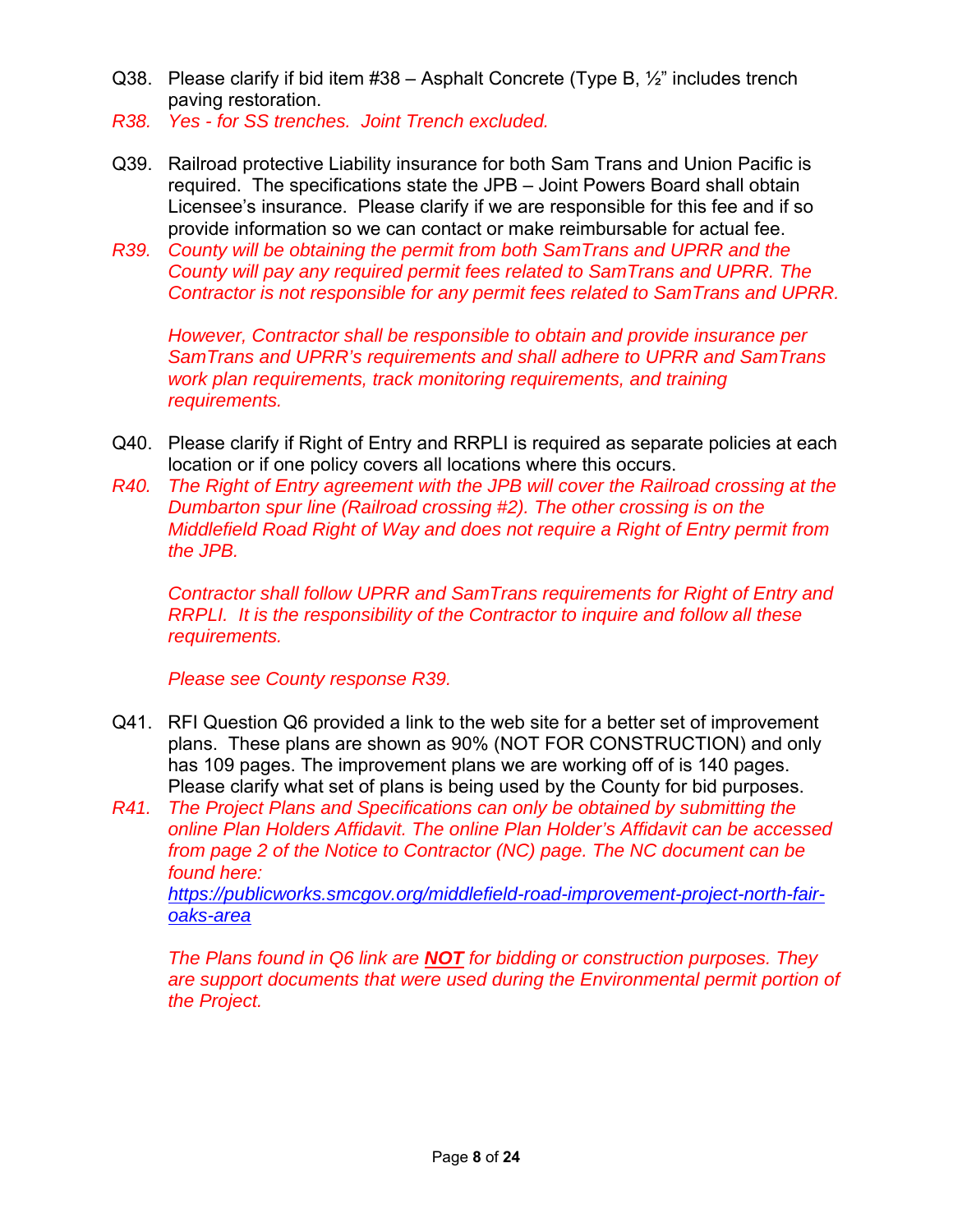- Q42. Sanitary Sewer improvements; Bid items 83-84 Bore & Jack steel casings for sewer pipe. The improvement plans do not indicate these bores exist in this area where we cross the UPRR right away. Reference plan sheet SS-2 – SS-3. The only Bore & Jack is the 16" Steel Casing. Please clarify this issue.
- *R42. Bid Item Nos. 83 and 84 refer to the casings in the Joint Trench at the Railroad crossings. The casing sizes are shown on Plan Sheets RR-1 and RR-3. Bid Item Nos. 83 and 84 have been revised to match Plan Sheets RR-1 and RR-3 and the revisions were in the Addendum No.1 package.*

 *Bid Item No. 85 refers to the 16" steel casing for the Sanitary Sewer crossing under the UPRR railroad tracks on Middlefield Road. Plan Sheet SS-10 provides details on the Sanitary Sewer Jack and Bore.* 

- Q43. Joint Trench Plans JT3-4 Bore & Jack under UPRR indicated (1) 36" and (2) 30" Casings. No bid item for Jack & Bore 30" Casings. JT-8 indicates (2) bore & jacks under SPRR, no sized shown on plan. Bid items #185-#190 shows 6 locations of Bore & Jack but the plans only provide for 5 locations. Please clarify.
- *R43. The casing sizes shown on Plan Sheets RR-1 and RR-3 are correct. Bid Item Nos. 83 and 84 have been revised to match plan sheets RR-1 and RR-3 and the revised version is part of the Addendum No.1 package.*

 *The two jack and bores shown on JT-8 under SPRR is covered by Bid Item No. 84, which has been revised to (1) 18" and (1) 10" Steel Casings per Addendum No. 1. Plan Sheets RR-1 and RR-3 show the casing details for the jack and bore under SPRR.* 

*JT plan sheets will be updated to reflect the correct casing sizes in Addendum No. 3. Bid Item No. 189 is no longer applicable and will be removed in Addendum No. 3.* 

- Q44. Joint Trench Utility bid items #22-#184. Will the County consider change the bid schedule for these items to Lump Sum for Bid closing purposes and use these items as schedule of value for payment purposes after the job is awarded. This will assist us during bid closure due to time constraints.
- *R44. The bid items will remain as they currently are shown on the Project Specifications.*
- Q45. Will a Soils Report become available prior to bid?
- *R45. Please see County response R16.*
- Q46. Will an Environmental Report become available prior to bid?
- *R46. The Project had an Initial Study/Mitigated Negative Declaration (IS/MND) prepared. This can be found at: https://publicworks.smcgov.org/projects/middlefield-road-improvement-project*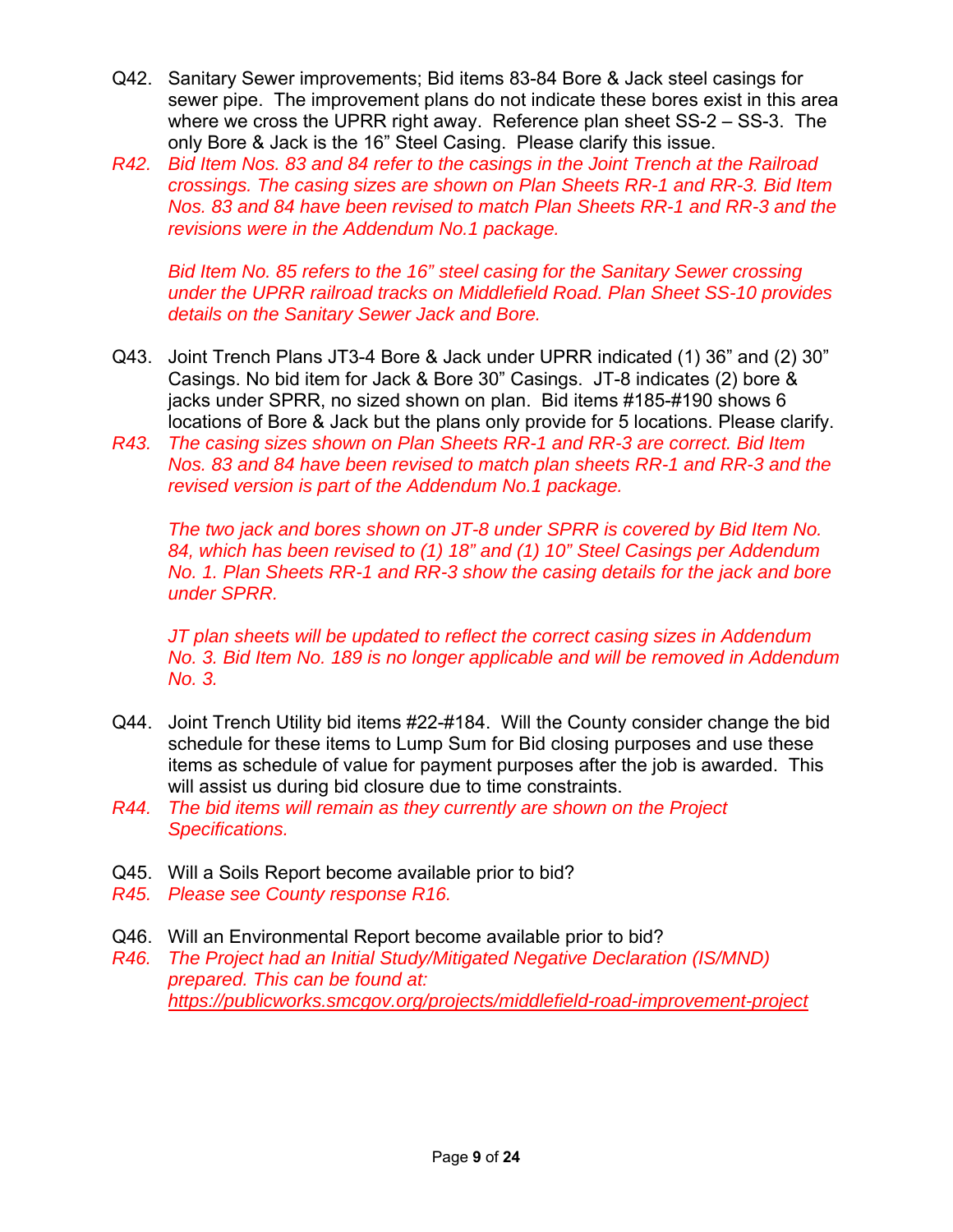- Q47. As the existing subgrade below the sidewalk has conflicting utilities within the proposed grading plane, will the County consider alternative methods to the proposed subgrade compaction?
- *R47. County will consider alternative methods proposed by the Contractor for the Project as long as there is no impact to the quality of final product and no additional compensation required. The Contractor would be required to submit a request of this nature in writing to the County for review and consideration of approval.*
- Q48. Project Phasing; As noted in the specifications deepest utilities first and so on... Please clarify once we begin the utilities can we move through each phase in succession and complete the entire system then test everything in one phase?
- *R48. Each utility system shall be installed and function as designed and intended. The conduits, laterals, and pipes shall be tested as necessary during construction to ensure that each utility system is functional as designed.*
- Q49. Bid Item 26 of schedule A appears to be for the removal of the AC, Fabric and AB between stations 29+00 and 43+17 but section 15-22 also refers to the cold planning of the AC between station  $16+60 - 19+00$  and station  $19+00 - 29+00$ and makes no reference to the 2" cold planning from station 43+17 to the end of the project as shown on the Demo plans. Please clarify what get paid for under bid item 26 vs bid item 40 – Cold plane AC full width.
- *R49. Item No. 26 includes all removal of AC associated with Project, including planing. Bid Item No. 40 includes the in-place volume of AC, AB and pavement fabric to be removed and disposed of off-site. Bid Item No. 40 will be revised in Addendum No. 3 to 11,204 SY, which includes planed areas to receive new AC.*
- Q50. Where does the 2" milling from Fifth Ave. to the end of the project get paid.
- *R50. Bid Item No. 40 and the quantity for this Item will be revised in Addendum No. 3.*
- Q51. Is the intent for the 2" grinding from Fifth Ave. to continue to the end of the sewer installation at station 46+99.38 NB and 46+05.98 SB. /The demo plans currently show it ending at station 46+12.
- *R51. The intent of the 2" grind is for striping transition. The 2" grind shall end at STA 46+00.*
- Q52. Could you please clarify the scope of work that gets paid under bid item 195 schedule B. Is it strictly to replace the AC section of the Pits prior to the cold planning operation? Are we to match the existing AC section?
- *R52. Yes, Item No. 195 in Schedule B is to replace the AC section of the pits prior to the cold planning operation. Yes, on matching the existing AC section.*
- Q53. A brief note to request a postponement of your upcoming Middlefield Road bid. With the reinstatement of remote working requirements and other COVID related restrictions to the working place a number of our subs and suppliers are struggling to pull their packages together for this bid. If there is anyway your team could postpone the bid date, even by a few days it would appreciated – even to 12/18. Any additional time helps all of us.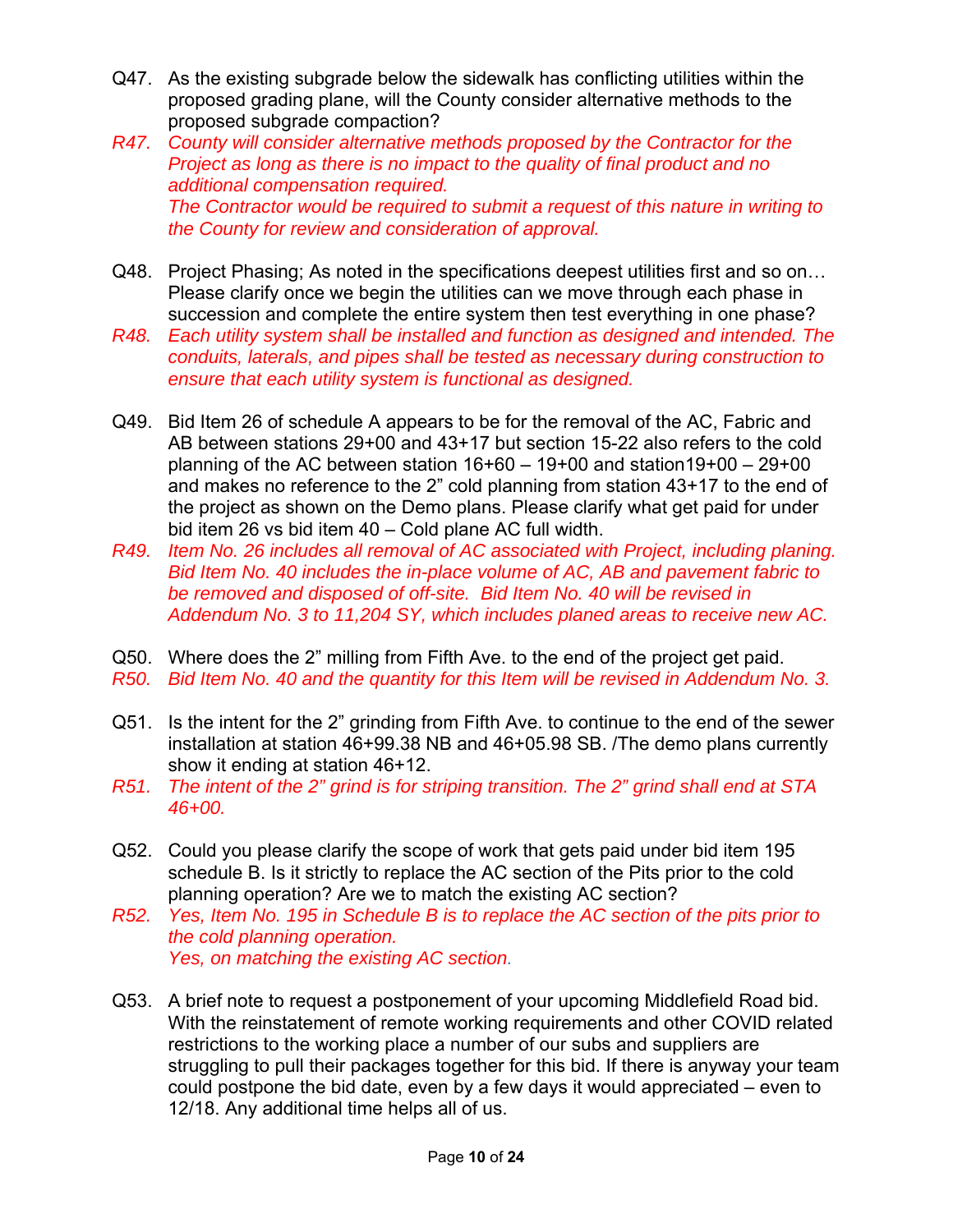- *R53. The bid opening has been postponed from December 15, 2020 to January 7, 2021, see Addendum No. 2 for this revision. Contractor is required to submit the Addendum No. 2 Affidavit.*
- Q54. Can cross streets intersection within the working Phases 1 to 3, and 5 to 7 closed completely for the whole duration of the excavation and replacement of 9"AB and 9"AC pavement structural section on Middlefield Road work is completed?
- *R54. Without an estimate of duration, it is difficult to answer the question. The general Project phasing approach, including length of each phase has been developed in an effort to balance disruption to businesses and residents while providing sufficient work area for the contractor to make efficient progress. Increasing the length of each phase would affect more businesses and the flow of traffic into and out of the side streets. Based on community engagement to date, the planned phasing approach appears to provide the necessary balance. The contractor will have the opportunity post-award to propose alternative phasing for the County to review and consider approval of.*
- Q55. The joint trench seems to extend beyond the demo limits/improvement limits into side streets etc. However, there is no call out for surface improvements (curb & gutter, sidewalk/driveways etc). Will any such improvements be required? If so, please advise how these improvements will be paid.
- *R55. Pavement, curb & gutter and sidewalk restoration outside of the limits of the Middlefield Road pavement removal is to be included in the joint trench pricing in Schedule B. Please see Addendum No. 3 for update.*
- Q56. Plan sheet D6 calls out Number 19 Reconstruct Existing Telecom Manhole to Grade and it states to "relocate the manhole" outside the new planter wall. Further details on GI-5 states that the contractor shall pothole for potential over excavation of the existing conduit's to allow the shifting out from the bio-retention planter foot print. The work required for this item of work is substantial than a reconstruct especially if we have to move fiber optic. Who will be performing the fiber optic relocation? How does fiber optic cable work for this item get paid?
- *R56. If after potholing, the conduits are confirmed to be in conflict with the planter and planter configuration cannot be adjusted to allow the conduits to remain in verified location(s), payment for relocation of conduits will be via a change order. Similarly, if after potholing to confirm the existing manhole extents, if the planter wall configuration cannot be adjusted to "jog" around the manhole to allow the manhole to remain in-place, payment for relocation of the manhole will be via change order.*
- Q57. Throughout the demo drawings Note #4 for calls out for the replacement of the sidewalk…."Shall be to the nearest flag if more than half of the sidewalk width is disturbed the entire sidewalk width shall be replaced to the nearest flag" Do the contract documents account for this additional area of potential sidewalk replacement in the new design? Will the contractors get compensated based on the bid items for this requirements if it's not shown on the drawings?
- *R57. This note will be revised in Addendum No. 3 to add: "Outside full-width limits of roadway and sidewalk replacement…" at the beginning of the note.*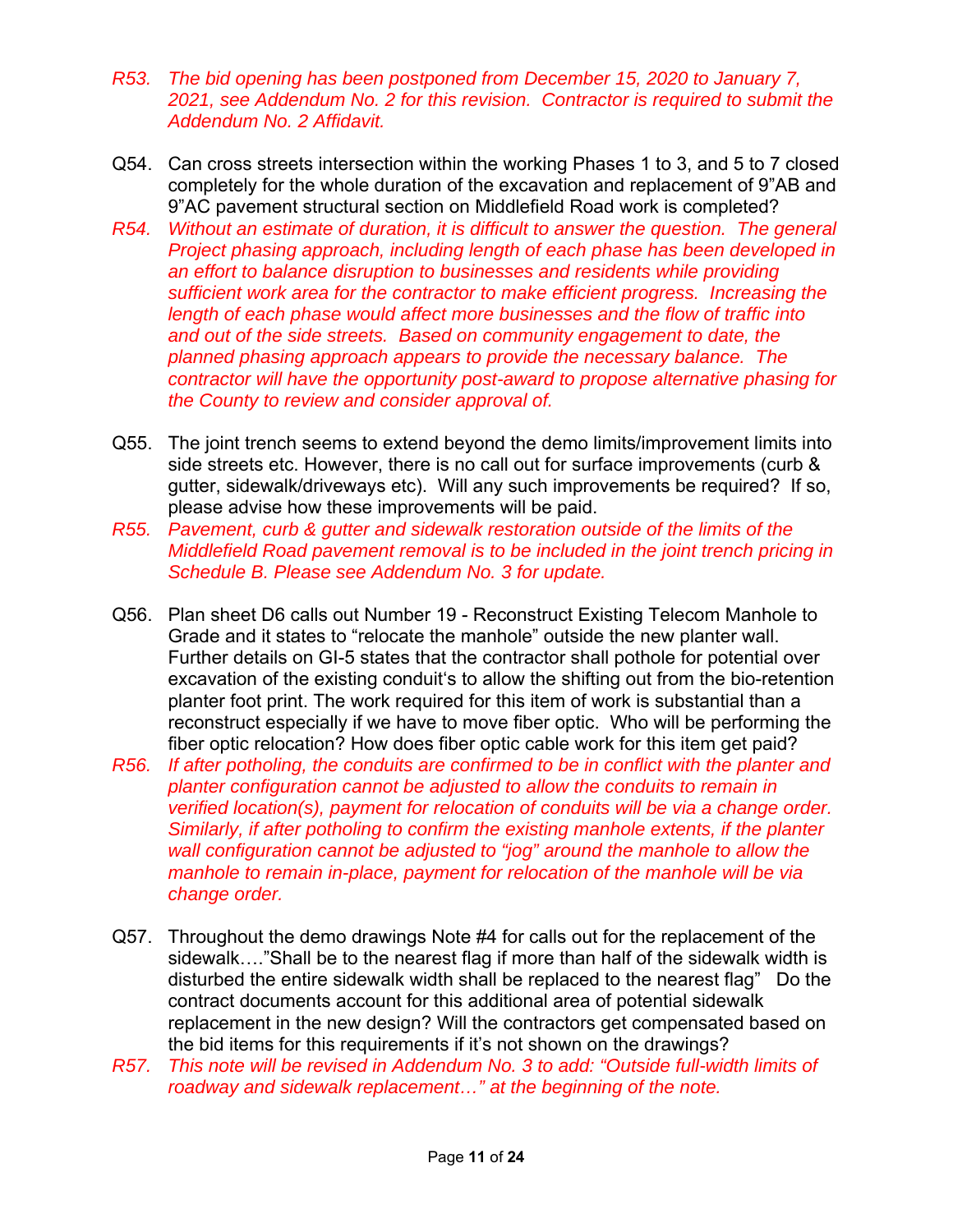- Q58. Construction phasing in traffic handling plans show K-Rail and the notes calls out for K-rail with privacy screen please provide a detail for the privacy screen that is required.
- *R58. Privacy screen shall consist of Temporary Traffic Screen per Caltrans Revised Standard Plan RSP T4.*
- Q59. Many businesses will require flaggers to control the access to delivery trucks (based on notes in Demo). What time are deliveries expected? Will they be during normal working hours 5am-8pm. Is there a schedule available for the deliveries?
- *R59. Contractor to coordinate with affected businesses during each phase as schedule for deliveries may vary. While it is expected the majority of deliveries will be between the hours referenced, there may be some exceptions.*
- Q60. Addendum 1 Section 116 Agency Relations calls out for coordination between PG&E, AT&T Comcast, Verizon, Wave Broadband, Open5G, Union Pacific Railroad, SamTrans, San Francisco Public Utilities Commission which may include documents, work plans and permits to be covered by various items of work. Please provide a list of the permits required with the cost associated (if any) and the work plan(s) requirement for each agency. Especially for the work required around Caltrain, Union Pacific Railroad and Samtrans.
- *R60. See County response R37.*
- Q61. Special provisions 7-5 also call for the requirement of various encroachment permits for multiple agencies what are the cost for these permits?
- *R61. See County responses R37, R39 and R40.*
- Q62. Please provide a count of how many trains the contractor can expect encounter during a normal work shift.
- *R62. Contractor can anticipate 0 to 1 train.*
- Q63. Special Provision Section 8 calls for the contractor to provide to maintain walkways and ADA access to local businesses. Provided that sidewalks, driveways and ADA ramps will be removed and restored per phase, providing access and maintain walkways promotes a huge challenge in an active worksite? Please consider adding an allowance item to deal with specific access situations in order for all contractors to bid apples to apples.
- *R63. County will not consider adding an allowance item.*
- Q64. Construction Note #15 on Sheet SSG-2 states "Base Bid will be Open Cut, with Pipe Bursting (Except at SFPUC) as an add alternative." However there is no Alternative in the Bid Documents. We suppose that this is no longer relevant.
- *R64. Correct, bid to be open cut. Note #15 on Sheet SSG-2 will be modified to remove references to Pipe Bursting in Addendum No. 3.*
- Q65. Bid Items #76 and #80 appear to be for the same work. Can you please clarify the differences in work for these? #76 is paid by footage and in so being only accounts for 12 connections.
- *R65. Addendum No. 1 modified Bid Item No. 76 to reference Section No. 103-3.7 and be titled: "Sanitary Sewer Lateral Repair".*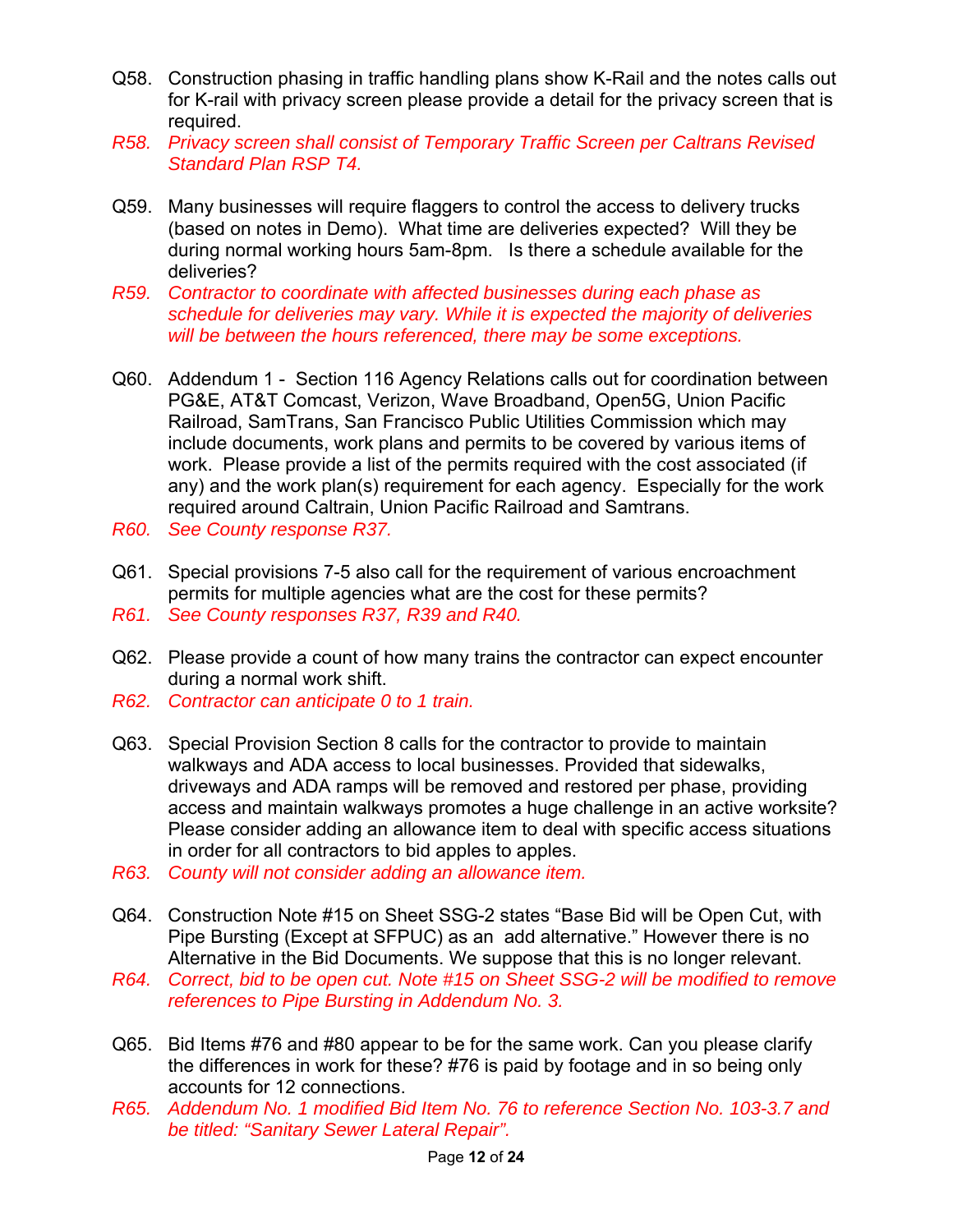- Q66. Bid Item #81 Utility Line Crossings, in our opinion, should be broken out between SS Pipelines (Wet Utilities) and the joint Trench (Dry Utilities). The work required for utility crossings for these to utilities is very different to each other. As in Wet Utilities are just one pipe/conduit and there are several in the Joint trench and the material costs will be very different.
- *R66. The County acknowledges your comment; however, no changes will be made.*
- Q67. Bid Item #82 SF Water Transmission Line Crossings, reading the Specification Section for this work we are unclear what work need to be included in this item. Is this item for the full installation of both runs of 8" Sanitary Sewer Pipe in this area and is not included in item #78? Please advise.
- *R67. Correct.*
- Q68. Will County of San Mateo be issuing an RFP for special inspections or contracting them at all.
- *R68. County's Consultant will perform the Construction Inspection and Management for this Project. Any special inspections required of the Contractor are to be performed by the Contractor or by one of their subs.*
- Q69. Please advise if there will be any waterworks relocation/installation that will occur during the course of this contract and when it is planned to take place.
- *R69. The County is not aware of any waterworks relocation or installation work.*
- Q70. Subsequent to joint trench being installed, will the project be under suspension while the utility companies relocate their services and dispose of their poles and overhead lines?
- *R70. It is envisioned that all Project work i.e.: a) curb & gutter; b) driveways; c) landscaping/trees/GI planters; d) new roadway and bus pads; e) parking pavement; f) sidewalks to nearest joint outside of OH poles to be removed; and, g) street furniture has been constructed/installed before the utilities install their wires, test the system, and remove their overhead wires and poles.*

 *Contractor is required to coordinate and work with all the utility companies as per Section No. 116 – "Agency Relations" of the Specifications.* 

- Q71. Please advise as to the proposed materials, thickness and width of any temporary trench patching.
- *R71. Temporary patching to be sufficient to provide suitable driving surface until permanent pavement section is constructed. Permanent pavement sections in trenches: a) Detail C-7/SS-9 is applicable to STA 16+60SB/17+50NB to STA 19+00 in that pavement section to match existing pavement section (in-kind, as generally indicated in Coring Data Table on Plan Sheet PP-12); b) STA 19+00 to 29+00, a minimum of 9" of AC above 9" of AB must be included in the backfill trench profile below proposed roadway grade; and, c) STA 29+00 to 43+17, trench paving in areas of full-depth pavement replacement shall match detail C-7/SS-9 as a temporary condition until the 18" below proposed grade is removed and replaced with proposed pavement section.*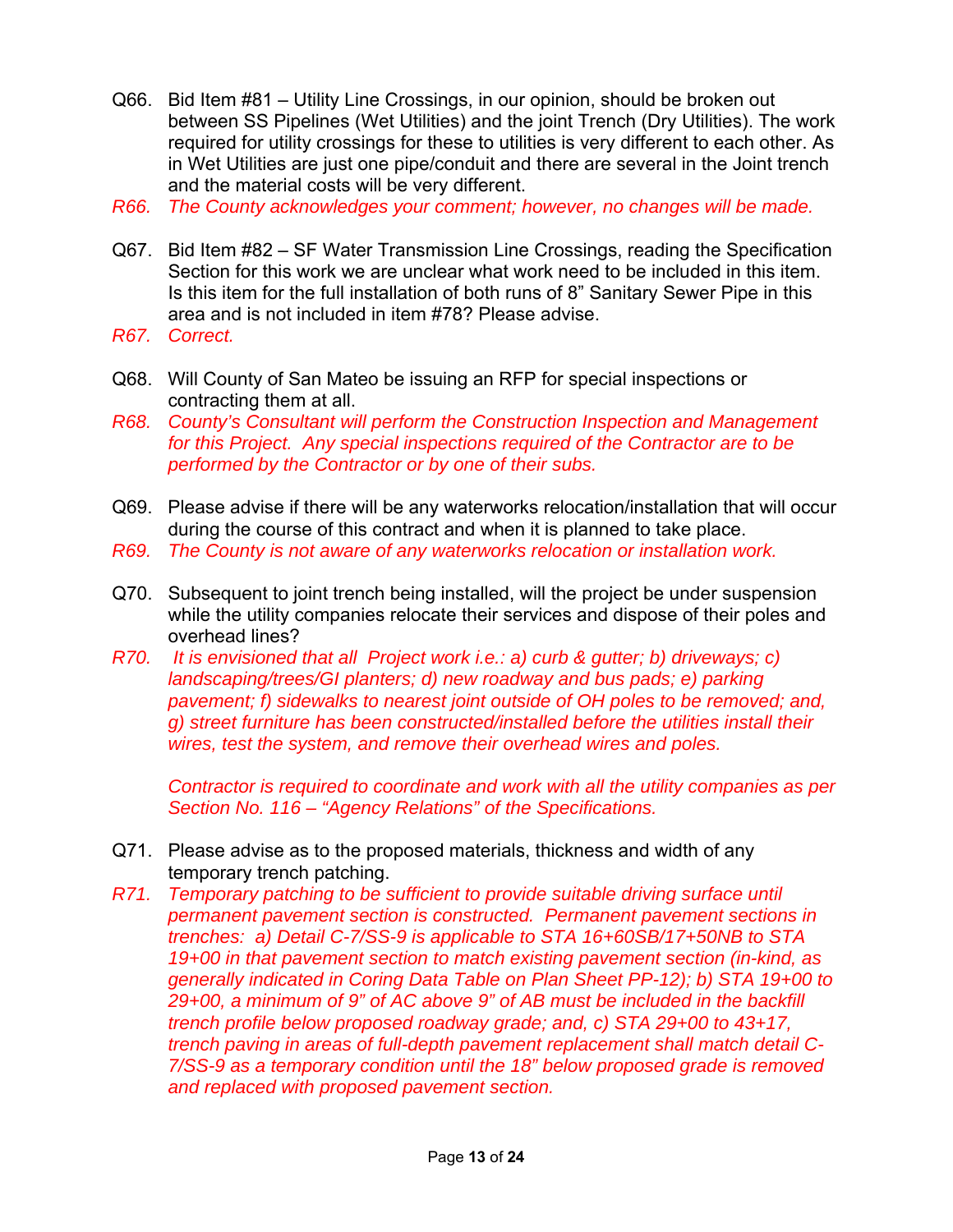- Q72. Will slurry backfill be allowed for the joint trench?
- *R72. Contractor shall comply with the backfill requirements as shown on the Plans and Specifications. County will consider alternative method proposed by the Project Contractor as long as there is no impact to the quality of final product and there is no additional compensation required. Contractor shall submit this request in writing to the County for review and consideration of approval.*
- Q73. Refer to Sheet SS-10: Jack & Bore pits are in conflict with the existing SS and F/O. According to the plans the existing F/O is going to be within the bore itself. Even if the F/O is higher than the SS, it is still in line with the bore and cannot be suspended in place or relocated to make room for the bore machine. Please advise how you wish us to proceed.
- *R73. Contractor will have to locate F/O during pre-construction potholing to confirm location.*
- Q74. Refer to the Bid Documents: Please advise as to the intent in the language on Bid Item 33 "Aggregate Base" where the words "Open Trench SS" is indicated.
- *R74. This quantity reflects open trench type construction of SS.*
- Q75. Refer to spec section 37.2.1 "Relocate Existing or Install New Drainage Inlet General". The specification tells us the new inlets must be constructed per section 51-2 (Joints) of the standard specs. Even though we know to follow the standard specs, it still gives no detail to refer to, in order to give an accurate estimate. Please advise what standard detail drainage inlet type is to be constructed?
- *R75. Storm Drain Inlet illustrated on Detail 2 on Plan Sheet GI-13.*
- Q76. It also states in section 19-1(page 118) that AC, Sidewalks and Curbs cannot be removed until all joint trench, storm drain and sewer is complete. So just to clarify - Does the staging only refer to the sidewalk and roadway improvements or is the joint trench and sewer to be constructed in their corresponding stages.

If the joint trench and sewer is to be constructed in the corresponding stages can we remove the roadway section prior to their installation from station 29+00 to 43+17 to facilitate the installation – this area call for us to completely rebuild the roadway so this way we are not having to sawcut through 15" of AC.

*R76. The phasing approach assumes all work (utilities, roadway and sidewalk) will be complete within each phase to the extent feasible (minus top 3" of AC, which would be placed at the end of the Project).*

 *No, the contractor may not remove the roadway section prior to installation of the joint trench or sewer.* 

- Q77. Plan Sheet SS-2 SS-3 Bore & Jack with 16" Steel Casing. Two questions;
	- 1) Please provide data if the existing sewer main is installed in an existing casing. We cannot drill though an existing casing with the new casing in the same alignment.
	- 2) There is also a Fiber Optic Cable directly adjacent to our improvements. We need information to determine if we can shore the bore & receiving pits and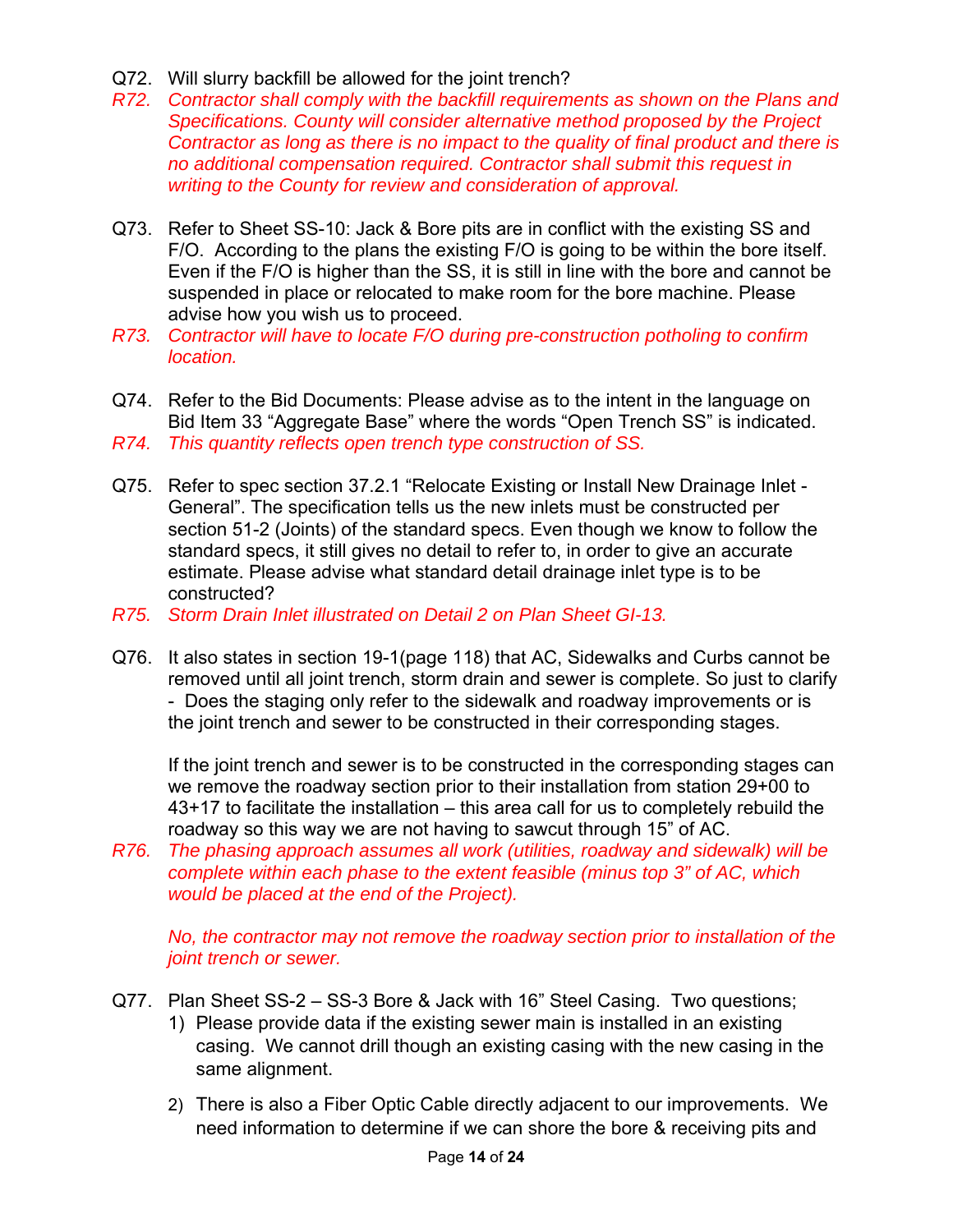we also have to lower and remove the bore equipment into the excavation. If this utility is where shown this may not be feasible. If this area can be constructed based on clarifying our questions, can the Bore be relocated away from these existing utilities i.e. centerline of road add manholes and return to the existing alignment? Please clarify.

- *R77. 1) Based on existing drawings, the Fair Oaks Sewer Maintenance District's existing 6" sewer pipe under the railroad tracks is not inside a casing. However, the Contractor shall be required to field verify actual conditions by potholing.*
	- *2) Contractor to pothole to confirm location of existing utilities and report any differences to County prior to construction.*
- Q78. Can you provide flow rates of the sewer so we can adequately size the bypass pumping/piping.
- *R78. Contractor shall provide bypass pumping/piping system with a minimum capacity of 320 gpm based on the estimated pipeline capacity. Contractor shall also keep and maintain additional backup pumping equipment on site with a minimum capacity of 320 gpm.*

*Alternatively, Contractor may bypass the sewer flow to the trunk line on Dumbarton Avenue (MH 3848-3847) during construction. Contractor shall propose a feasible and viable bypass pumping plan that ensures sewage is delivered to an appropriate downstream line without causing backups, overflows, or disruption to service in any of the affected sewer lines. The proposed plan must include setup and maintenance details and subject to approval, in writing, by the District.* 

- Q79. Per Sheet JT-2 "work responsibility" breakdown, joint trench contractor is responsible for supplying and installing electrical cable, switchgear, transformers? Please confirm this is correct?
- *R79. PG&E will be supplying and installing electrical cable, switchgear and transformer. Plan Sheet JT-2 will be updated to show the correct work responsibilities in Addendum No. 3.*
- Q80. Section 15, Existing Facilities & 103.3-8 require contract to maintain flows at all times; Please have Fair Oaks Sewer Maintenance District provide Wet weather sewer flow data so we can determine by pass sewer pumping requirements.
- *R80. Please see County response R78.*
- Q81. Are there available flow calculations for the existing Sanitary Sewer system?
- *R81. Please see County response R78.*
- Q82. The plans call for the County's contactor to supply and install the transformers. There is no bid item for transformers. What bid item do we apply this to?
- *R82. Please see County response R79.*
- Q83. The plans call for PG&E to pull the electrical cable. Does the county's contractor have to supply the cable? If so, what bid item should we apply this to?
- *R83. Please see County response R79.*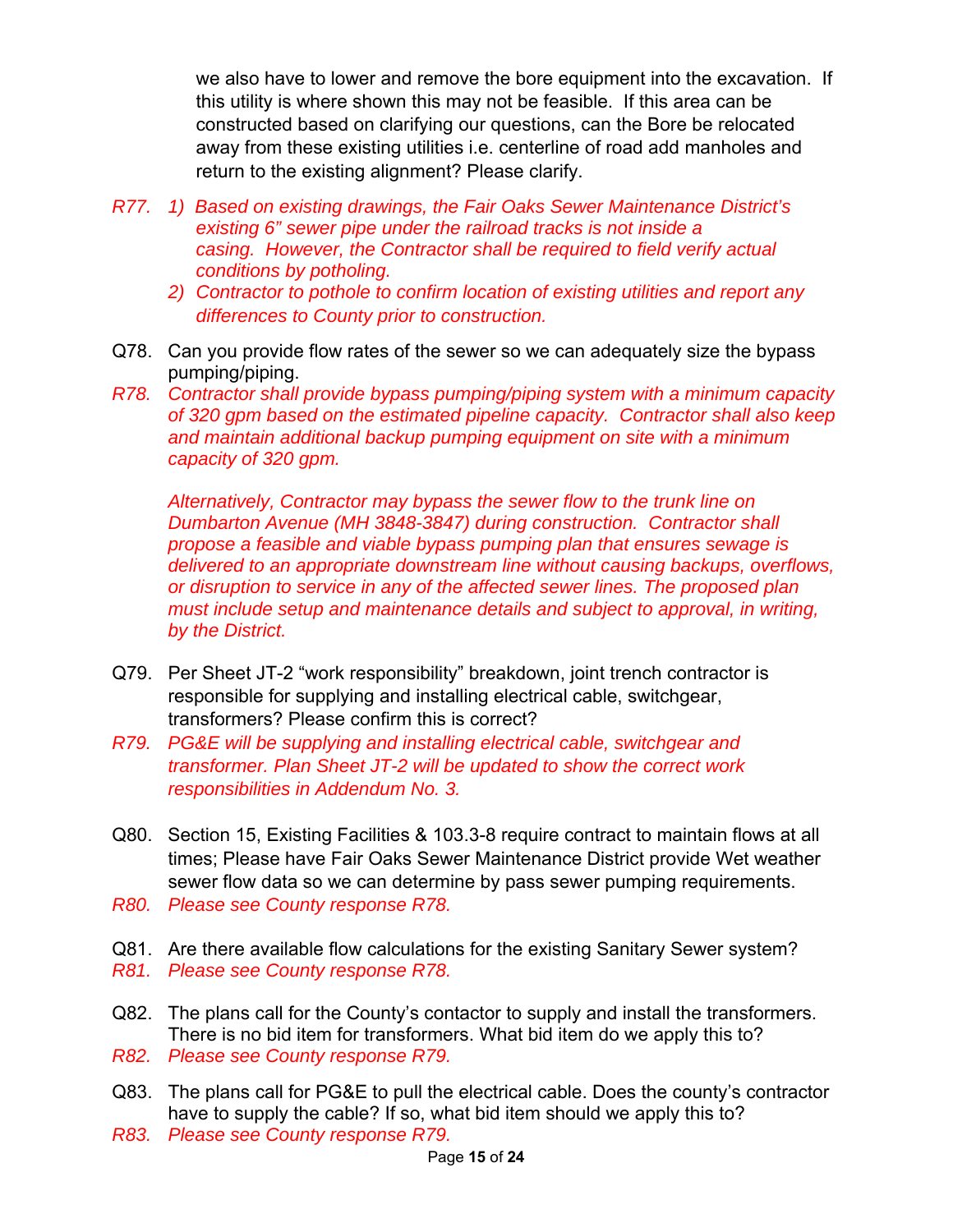- Q84. Bid item #42 Class 2 Concrete (Minor Structures) 81 CY. Please clarify where this exists. Does this quantity include all minor concrete for sewer manhole bases and precast risers, storm drain inlets and junction boxes?
- *R84. Yes, concrete volume for the following Schedule A items: a) Sanitary sewer manholes; b) Storm drain inlets; and, c) Storm drain junction boxes.*
- Q85. Please clarify Asphalt trench paving thickness where the road is not reconstructed. Are we to follow detail C-7 of Plan Sheet SS-9.
- *R85. Detail C-7 on Plan sheet SS-9 is applicable to STA 16+60SB/17+50NB to STA 19+00).*

 *Please see County response R71.*

- Q86. Approximate +/-14" to 16" of existing Roadway AC Pavement must be remove and backfill for the New Flat Concrete work. How is the County paid for backfilling the void area after removing the 14"-16" Asphalt to the New Flat Concrete Subgrade?
- *R86. Quantities for Bid Item Nos.: 26 "Remove Asphalt, Concrete Paving, Pavement Fabric, Aggregate Base"; and, 30 – "Roadway Excavation" have been updated to reduce depth of removal between existing and proposed curb to only remove material necessary to place new AB and concrete sidewalk. The updated quantities will be part of Addendum No. 3.*
- Q87. Please clarify the scope of work for bid item  $30 -$  Roadway-x vs Bid Item  $26 -$ Remove AC, Pavement Fabric & AB.

Section 19-1 states removal of existing pavement, as shown on plans, shall be considered as part of roadway excavation but it appears this is covered under bid item 26 and not bid item 30.

Our take-off quantities are different than the bid item quantities so if is difficult to tell what work gets paid for where therefore it would be helpful to get clarification on these items.

- *R87. Please see County response R49.*
- Q88. Will the steel casing exterior need to be coated per section 113-2.1 protective coating? If so, please provide section 66-1.03 which is not provided in the specs. Also, please advise, if coating is required, the boring operation will be slowed drastically to allow for time to coat the welds of each steel casing prior to boring the 20' section.
- *R88. Please see Section 66-1.03 in 2006 Caltrans Standard Specifications. Please also see County response R15.*
- Q89. Will the grade of steel casing be ASTM A53 per section 113-2 welded steel pipe or ASTM A139 Grade B per section 133-7.1 steel casing?
- *R89. ASTM A139 Grade B per section 133-7.1.*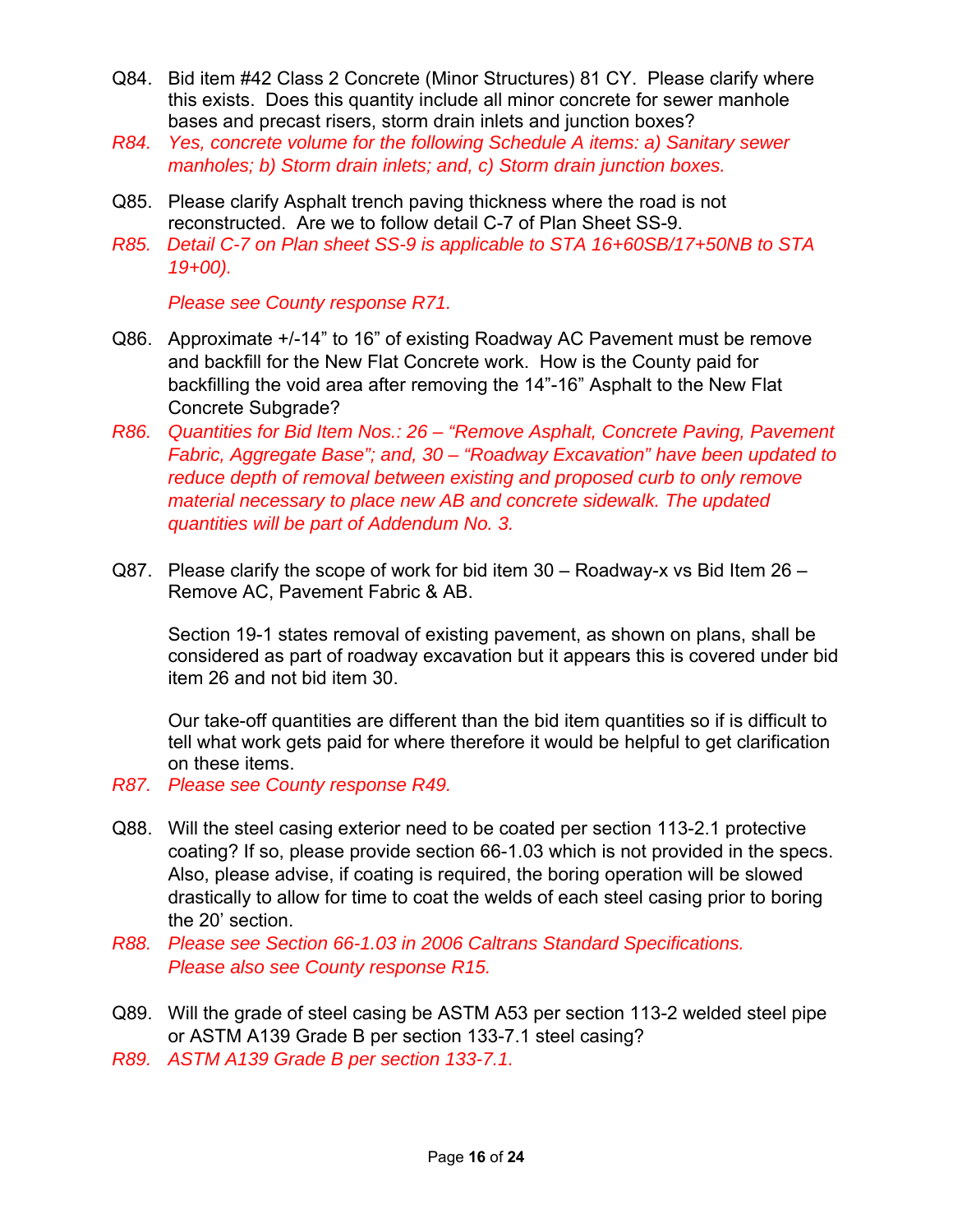- Q90. What type of casing spacer/skid will be required to insulate the 8" PVC sewer from the 16" steel casing?
- *R90. Non-rotting spacer with 316 SS hardware per Casing Detail on Plan Sheet SS-11.*
- Q91. Are spacers required for the conduit bores for PG&E, AT&T, and the city traffic signals or will the conduits lay on the floor of the casing?
- *R91. Spacers required to separate the conduits within the length of the casing and align with the end seals.*
- Q92. There is no callouts for crash cushions arrays with the K-rail. Will crash cushions be required?
- *R92. Yes. Crash cushions should be included as part of Bid Item 4 Maintaining Traffic and included in the Traffic Handling Plan. This will be clarified in Addendum No. 3.*
- Q93. What are the costs and requirements for the Caltrain On Track Safety Training that is required to work around the railroad tracks?
- *R93. Contractors shall at all times comply with the provisions of the Federal SamTrans Administration regulations pertaining to SamTrans Workplace Safety, and Railroad's On-Track Safety Program (Program). The County does not anticipate any fees associated with this Program.*
- Q94. Per Specification Section 68-3 PVC Underdrains, the Contractor is directed to use Class 2 Permeable per Spec 68-3.2.2. However, Details of this area of work seem to indicate that the contractor is directed to use AASHTO #3. Please clarify which stone gradations we are supposed to use.
- *R94. Class 2 Permeable was called out in the event underdrains are needed in the non-planter areas of the Project. For the bioretention planters, no filter fabric or Class 2 Permeable is required and the reference to AASHTO #3 per Detail 1 on Plan Sheet GI-12 is correct.*
- Q95. Per Specification Section 68-3 PVC Underdrains, the Contractor is directed to use Filter Fabric per Spec 68-2 and is to be applied per the plans. However, we cannot find reference to filter fabric in the GI Detail sheets. Please advise.
- *R95. Filter fabric was called out in the event underdrains are needed in the non-planter areas of the Project. For the bioretention planters, no filter fabric is required per Detail 1 on Plan Sheet GI-12.*
- Q96. Refer to Sheet SS-10: The Sewer will need to be by-passed while this work is being done (Approx. min. 9 working days) and according to the notes on the plans there is no by-pass pumping at the tracks. With these restrictions along with the restrictions in spec section 103-3.8 it is unclear as to how we are to deal with the by-pass at this location. Please advise.
- *R96. Please see County response R78.*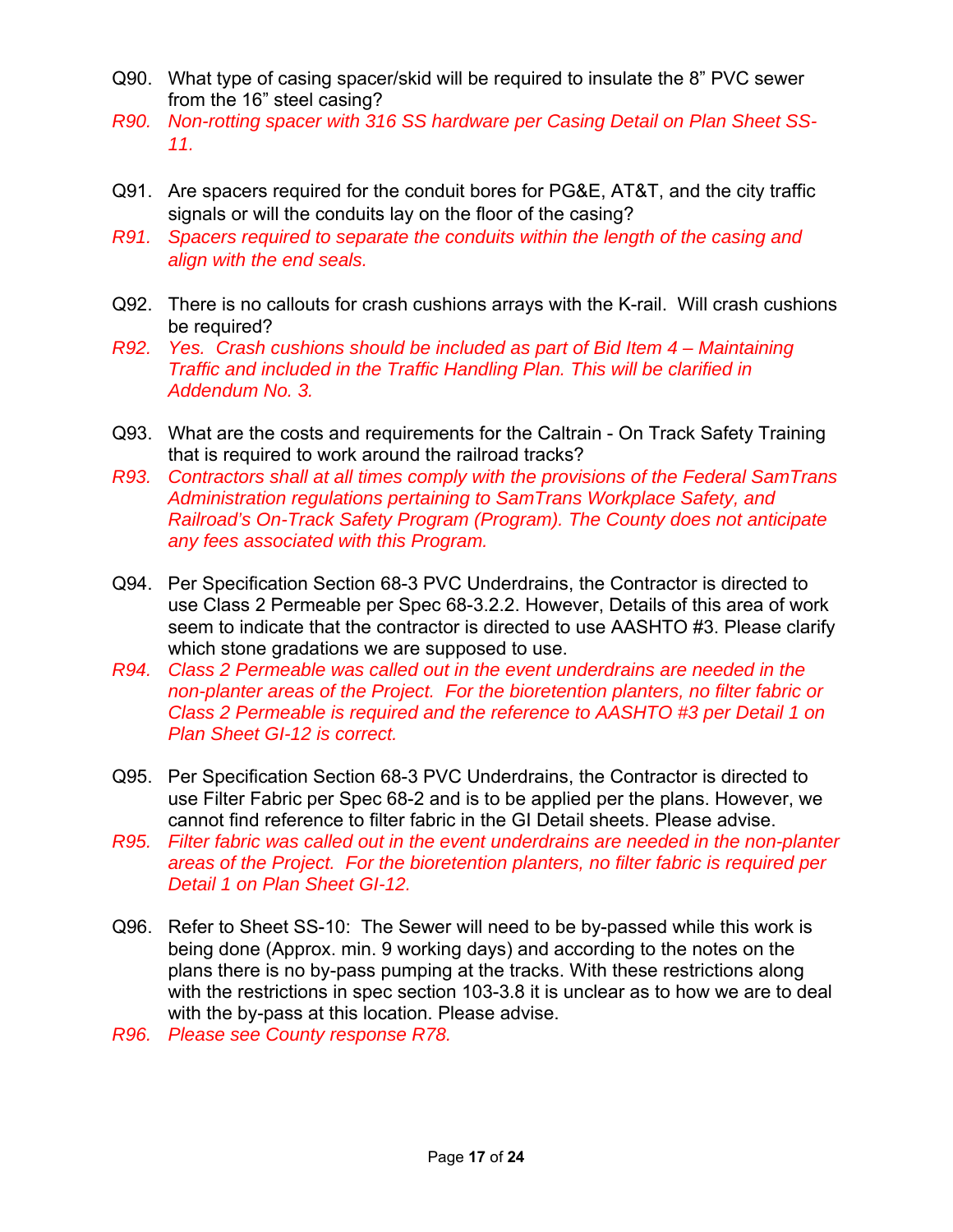- Q97. Please refer to spec section 51.2 (Class 2 Concrete Minor Structures). The spec tells us to refer to the standard specs section "90-10". This spec section does not exist in Caltrans 2018 Standard specifications. Please advise on how to proceed in order to accumulate an accurate estimate for the bid item #42.Bid
- *R97. Unless designated otherwise, the Caltrans 2006 Standard Specifications shall be considered the Standard Specifications for this Project.*
- Q98. I had a question on Schedule B of the bid documents. Bid items 104-124 all have same description on H6 trench. It looks like it was copied down the excel cells. I believe bid item 105 should be H7 30" x 41, 106 should be H8 18 x 49, H9, H10 ect as trench sections are shown on sheet 128 of 140. Can you please correct or confirm its accurate?
- *R98. Yes, you are correct. Schedule B will be corrected in the Addendum No. 3.*
- Q99. It appears that some of the bid items for the bores have been duplicated. Bid item's 83 & 84 appear to be the same as 185 thru 190.
- *R99*. *Bid Item Nos. 83, 84 and 85 cover the installation of the casings. Bid Item Nos. 185 thru 188 and 190 cover the contents (piping and conduits) passing through the casings. For Bid Item No. 189, please see County response R25.*
- Q100. Do you have a by-pass pumping plan in place?
- *R100*. *Please see County response R78.*
- Q101. If we are to use tanks to temporarily hold sewerage that cannot be by-passed we will need flow charts to determine how large or quantity of tanks. And, if this is the solution to partial pumping, will we be allowed to dump the tanks into a sanitary sewer manhole when needed?
- *R101*. *Contractor shall provide bypass pumping/piping system with a minimum capacity of 320 gpm based on the estimated pipeline capacity. Contractor shall also keep and maintain additional backup pumping equipment on site with a minimum capacity of 320 gpm. Sewage from holding tanks, if necessary, maybe discharged to the manhole downstream of the work area but with controlled flow rates so not to cause backup or overflow anywhere in the sewer system.*

*Please also see County response R78.*

- Q102. Can we use precast sanitary sewer bases? This will allow us to let the sewer flow almost immediately. A cast in place manhole will require several hours of cure time prior to stacking the barrels or allowing the sewer to flow again.
- *R102*. *No, pre-cast manhole bases are not allowed.*
- Q103. Will PG&E be providing the casing for their bores, or should California Auger Boring figure on providing all the casing?
- *R103*. *PG&E will not be providing casing for bores that will contain their facilities.*
- Q104. The County of San Mateo detail C-7 calls out for the replacement of asphalt in existing streets to be 2" minimum or replace in kind. The Potholing and Coring Date shown on PP-12 (sheet 27 of 140) seems to be in contradiction with one another. The potholing thickness of existing AC typically shows anywhere from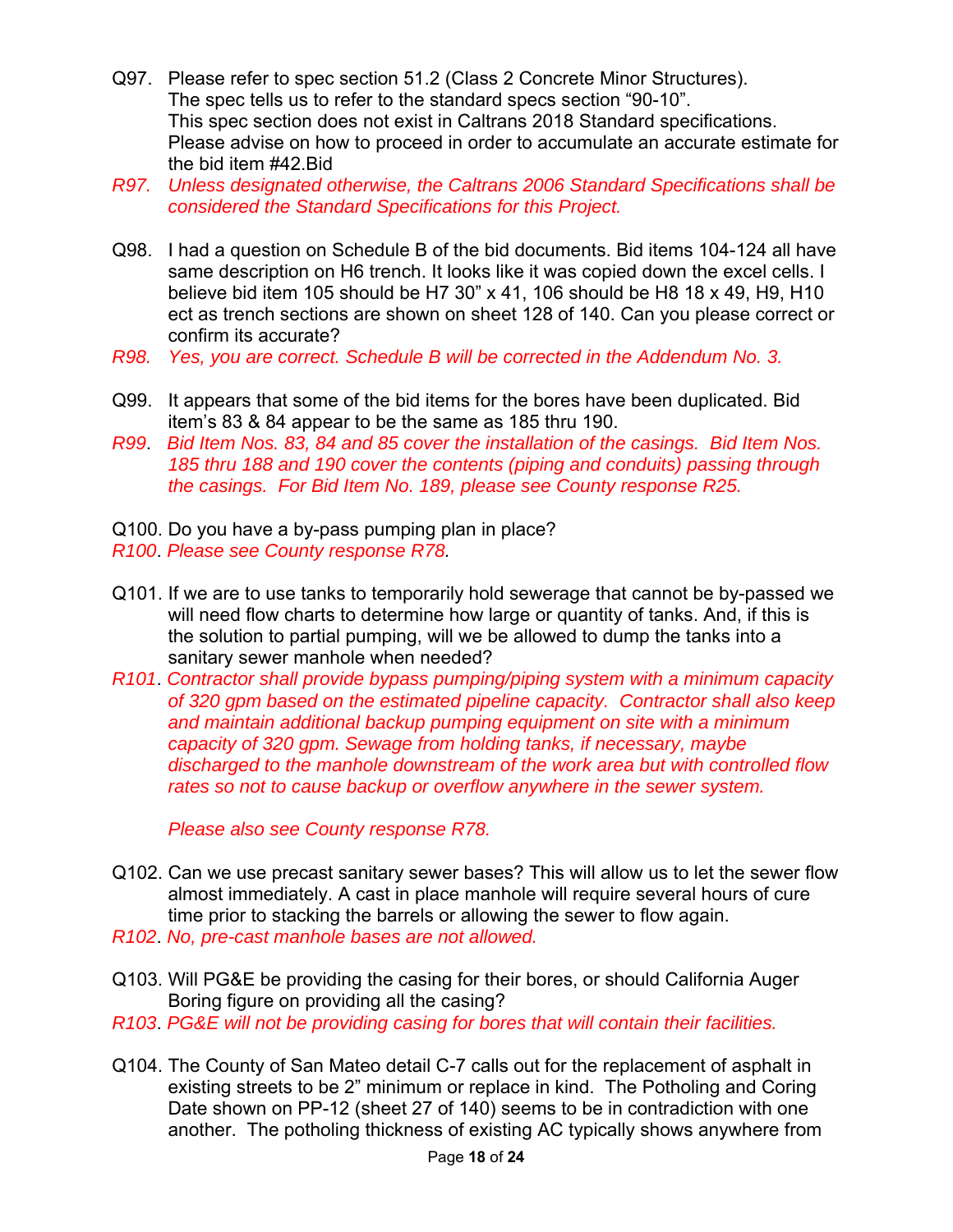4" to 14"-17" on PP-5, whereas the coring data indicates existing AC thicknesses of 11"-16" with most corings about 15". What is the correct information, and what should be the replacement depth of existing AC in sewer trenches.

- *R104*. *Pavement thickness information provided in the pothole and coring data represent what conditions were encountered at each specific location. For sewer trenches see County responses R71 and R85.*
- Q105. I see that there is a lot that is owned by the County adjacent to the Redwood Junction part of the project. Would the County make this available to the Contractor for a temporary staging area?
- *R105*. *At this time, the County does not have any County owned property available to be used as a temporary staging area.*

### *The RFI's listed below were received and submitted after December 23, 2020. The County has provided responses to R106 through R126, submitted after the deadline, but not be providing responses to additional RFI's.*

- Q106. Bid Item 12 Section 15-8 Remove Portland Cement Concrete Pavement 4,000 SY. This item is typically used for concrete under asphalt in the roadway. You do have bid item 25 which is sidewalk c&g removal. Your potholes on sheet PP-12 does not show that much concrete under the roadway to account for 4000 sy, as most of the concrete are caps on utilities. My question, what is this 4000 sy for?
- *R106. Please see County Response R33. Bid Item 12 has been removed in Addendum No. 3.*
- Q107. Where does the Green Bike lane is compensated for (item 56 or 57). If it is 57 then the bid item is by LF and should be SF. If it is not 57 then where does the white thermo lane line gets paid as it says (color)?
- *R107. Bid Item 56 -Thermoplastic Pavement Marking (per SF) includes green rectangles, bicycle shapes and arrows etc. Bid Item 57-Thermoplastic Striping (per LF) includes which includes yellow and white striping.*
- Q108. The sewer system runs another 980 lf past the improvement down to Douglas. All that sidewalk has to come out to install the sewer; there are no phasing plan either. How does all the improvement, sidewalk demo, concrete installation etc, gets paid for. This is a major construction to install this, the entire street will be impacted.
- *R108. This work will be paid as part of the Sanitary Sewer replacement. Please see Section 106-2.1.7 of the Project Specifications.*
- Q109.The non-GI planters, there are 6 of them on the job, Sheet GI-12 detail 2 shows deep curbs. The planters are not bioretention planters like detail 1 on GI-12 and there should be no need for deep curbs. We can price out bid to have them all deep curb, but there should be no need for the County to pay for deep curb when there is no need for it.
- *R109. The non-GI planter do not require a deep cut. For the street-side curb and gutter, Detail 4/MD-1 could be utilized. For the sidewalk side, Detail 4/MD-3 (upright curb) could be used to "finish" the sidewalk along the planter.*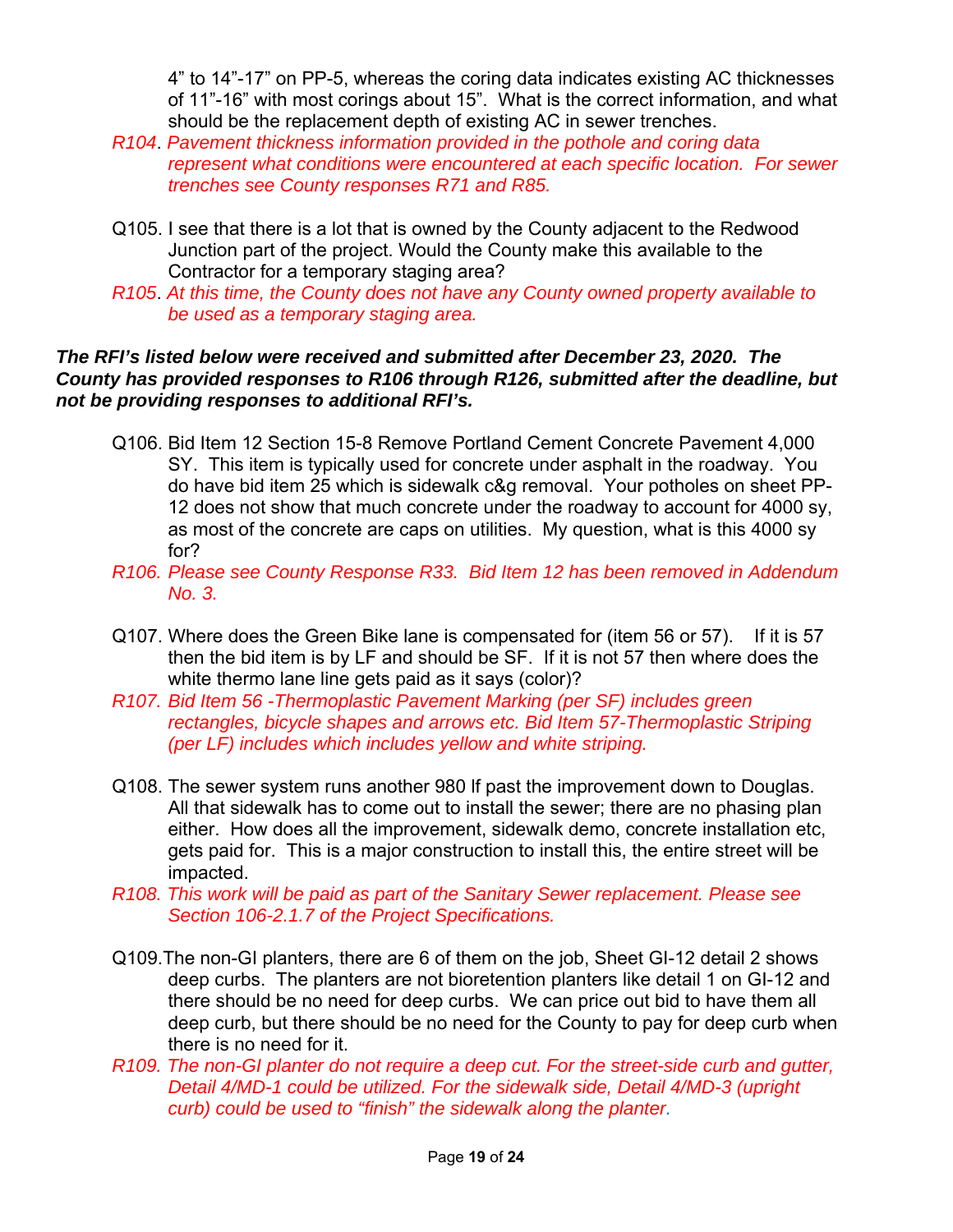- Q110. Is the County still planning to bid this project on the 7th, as the previous questions are not answered along with these
- *R110. County released RFI responses on 12/23/20 in response to previous questions. The County has postponed the bid opening from January 7, 2021 to January 14, 2021, as outlined in Addendum No. 4.*
- Q111. I have a question on the soil, is there a Geotech report or analytical? Has the soil been tested for contaminants.
- *R111. Please See County Response R16. The soil has not been tested for contaminants.*

*A Volatile Organic Compound (VOC) meter was used to detect VOC odor at the locations shown on Coring Data Table on PP-12. VOC readings were identified at the following locations:* 

*2635 Middlefield Rd (Southbound, Inboard Lane) approximately: -0.04 PPM Middlefield Rd and Hurlingame Ave (Southbound, Inboard Lane) approximately: 0.2 PPM* 

- Q112. SP.E4931, 86-10 Conduit (p.237) indicates: "Conduit shall be installed by directional drilling or jacking and boring methods unless otherwise noted." However, this method may not be effective since the conduit installation in the street crossings, and one longer run along the middle of the street are relatively short. It would be more effective to do an open trench. Please confirm that the installation of the traffic signal conduits by method of "Trenching in Pavement Method" is acceptable if delays to vehicles will not exceed 5 minutes per 86-2.4 (p.227).
- *R112. Open trench is acceptable if coordinated with phasing and traffic control plans. Contractor awarded the project shall submit in writing the requested method of work for the County to review and approve in writing. The Contractor awarded the project shall submit in writing a traffic handling plan, and proposed method of work.*
- Q113. Bid Item #61 indicates an Estimated Qty of 15 EA. However, there is no description of how this bid item shall be divided into 15 units. It appears to be better suited as one lump sum bid item. Please clarify.
- *R113. 15 refers to number of traffic signals (of various types/sizes) as listed as "A" thru "O" on Sheet TS-1.*
- Q114. SP.E4931, 86-2A indicates: "The traffic signal pole at the NE corner of the intersection shall be removed and combined with the new streetlight post at this location..." However, I was unable to determine the specific type of pole in the plans or specs. Please specify the Pole type to be installed at this location.
- *R114. Same as Location "L" on Sheet TS-1 (Standard Type 17A-2-100, SIG M.A. 20', LUM M.A. 15', Mast Arm: MAS, Pole: SV-1-T, Ped Signal Mounting: SP-1-T, LED Luminaire: 88W).*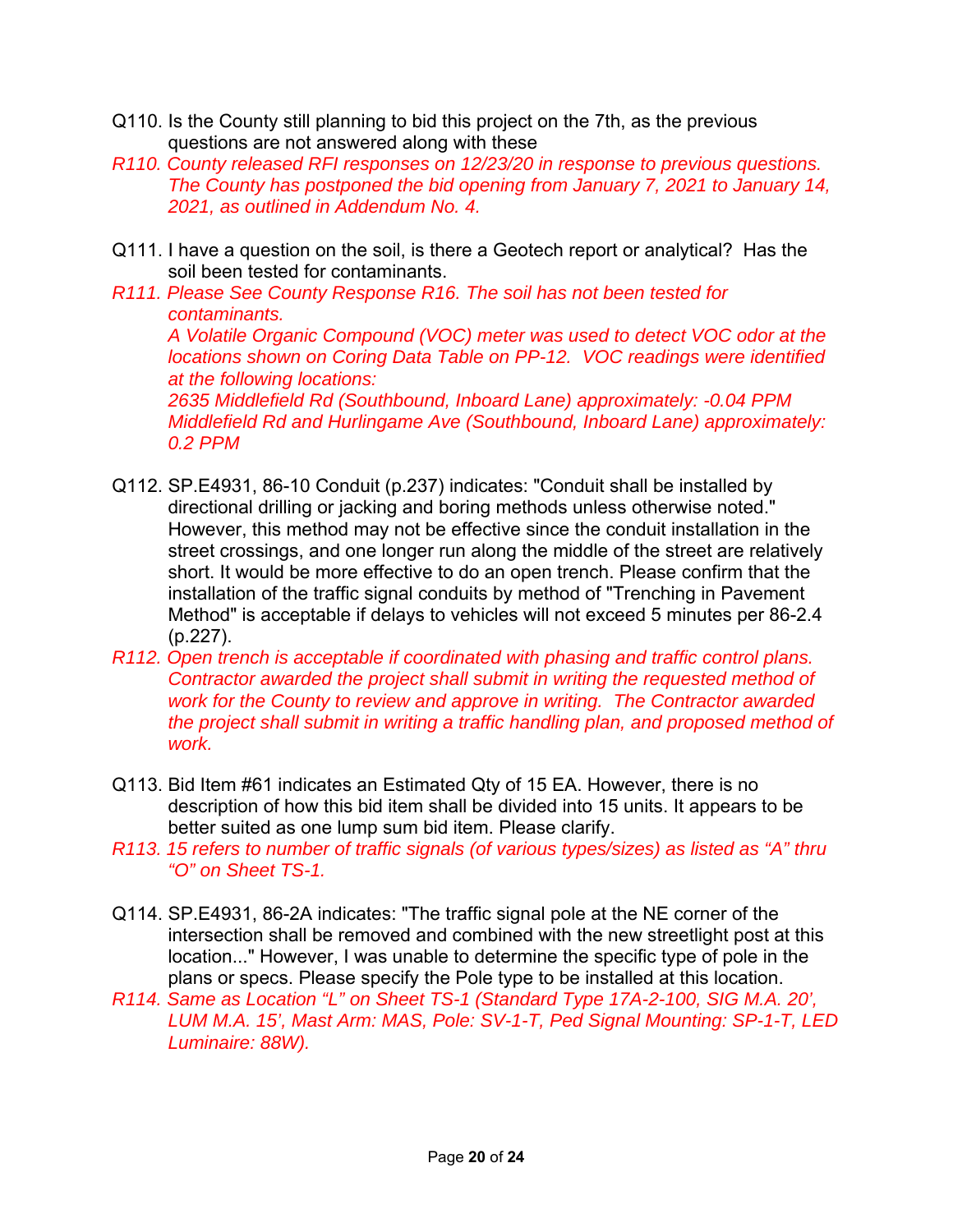- Q115. 86-2.4 Conduit (p. 226) indicates: The conduit in a foundation, and between a foundation and the nearest pull box, shall be Type 1 (GRS). However, Section 86-8 Foundations (p.236) indicates: "Sch. 40 or 80 PVC conduits shall be used in all cabinet and pole foundations." This information is conflicting. Please clarify the type of conduit to be used inside the pole and controller foundations to the nearest adjacent pull box.
- *R115. Schedule 40 or 80 PVC may be used.*
- Q116. Our take-off quantities are different than the bid item quantities so it is difficult to tell what work gets paid for where therefore it would be helpful to get clarification on these items. Please clarify the scope of work for bid item 30 – Roadway-x vs Bid Item 26 – Remove AC, Pavement Fabric & AB. – County responded by stating to refer to question 49 but question 49 did not address bid item 30.
- *R116. Bid Item 26 Remove Asphalt Concrete Paving, Pavement Fabric, Aggregate Bases covers the removal operation only and does not cover the costs for hauling and disposal. Bid Item 30 – Roadway Excavation covers hauling and disposal of materials identified under bid items no. 26 and 40.*
- Q116a Section 19-1 states removal of existing pavement, as shown on plans, shall be considered as part of roadway excavation but it appears this is covered under bid item 26 and not bid item 30.
- *R116a Removal of existing pavement is included in Bid Item 26.*
- Q117. It also states in section 19-1(page 118) that AC, Sidewalks and Curbs cannot be removed until all joint trench, storm drain and sewer is complete. So just to clarify - Does the staging only refer to the sidewalk and roadway improvements or is the joint trench and sewer to be constructed in their corresponding stages.
- *R117. Please see County Response R54 and R76.*
- Q118. If the joint trench and sewer is to be constructed in the corresponding stages can we remove the roadway section prior to their installation from station 29+00 to 43+17 to facilitate the installation – this area call for us to completely rebuild the roadway so this way we are not having to sawcut through 15" of AC.
- *R118. Please see County Response R54 and R76.*
- Q119. Are bid items 191 and 192 of schedule B to be paid as 2 EA or 1 LS. Currently it is stated as a quantity of 2 with a unit of LS.
- *R119. Bid items related to Jack and Bore have been modified for clarity. Please see Bid Items No. 83, 84 (Schedule A), 191-199 (Schedule B) in Addendum No. 5.*
- Q120. The response to question 49 is still very unclear as to what work is to be included in bid item 26 vs 40. Bid item 26 description reads - Remove Asphalt Concrete Paving, Pavement Fabric, Aggregate Base: This would indicate that this is for the AC, Fabric and AB removal between stations 29+00 to 43+17 where we are to remove the AC, Fabric and AB.

 Based on the new quantity per addendum #3 this appears to cover all the planed areas(areas where we only remove 2" to 4" of AC) and the removal of the AC, Fabric and AB from stations 29+00 to 43+17. This quantity matches up with our take-off quantity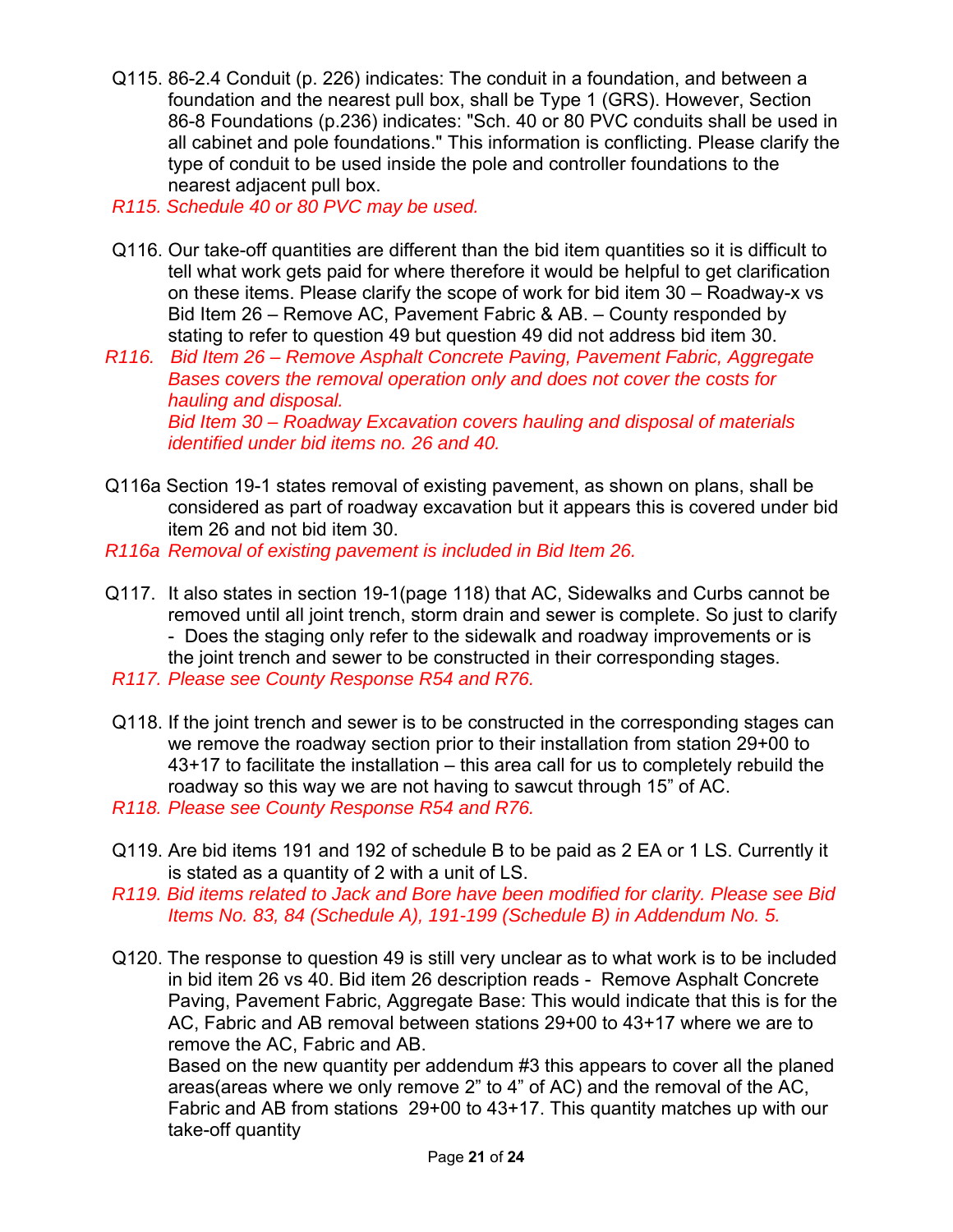*R120. Bid Item 26 includes the following "non-planing" work: a) Full width (and depth to lower roadway) removal from Sta 29+00 to 43+17 and intersecting streets; b) Redwood Junction; and, c) Sta 19+00 to Sta. 29+00 (to lower roadway, but not planing top 3" below proposed grade, which is included in Bid Item 40). Bid Item 26 – Remove Asphalt Concrete Paving, Pavement Fabric, Aggregate Bases covers the removal operation only and does not cover the costs for hauling and disposal.* 

*Bid Item 30 – Roadway Excavation covers hauling and disposal of materials identified under bid items no. 26 and 40.*

- Q121. Still very unclear as to what work is included in bid item 40. It seems to be somewhat of a duplicate to bid item 26. The description reads Plane Asphalt Concrete Pavement (Full Width), which would lead us to believe this is everywhere other than stations 29+00 to 49+17, but it appears the planning is covered in bid item 26. I cannot get the owner quantity of 11,204 sy to match up with any of our take-off quantities so it is very difficult to figure out what is cover here. Section 39-4 refers to cold planning but A49 indicated the cold planning is part of bid item 26. Could you please try and clarify this
- *R121. Bid Item 40 includes planing work (only): a) 2" plane between 43+17 to north edge of 6th Avenue crosswalk (existing crosswalk to remain); b) 3" plane between Sta. 16+60SB and Sta. 17+50NB to Sta. 19+00 (excluding RR tracks) below existing grade; and, c) 3" plane below proposed grade between Sta. 19+00 and Sta. 29+00.*
- Q122. The response for question 22 addresses where the removal of the sidewalk is to be paid for the sewer installation between station 11+25.01 to 15+10.23 but it doesn't really say where the construction of the new sidewalk/curb and gutter should be paid. Is it paid for in bid item 78 or is it to be included in bid item 43? If it is part of bid item 43 were the quantities for that bid item going to be adjusted?
- *R122. The AB under the sidewalk/curb and gutter is paid under Bid Item No. 33 Aggregate Base (Class 2). The new 5.5' wide sidewalk over this section of SS is paid under Bid Item 43 – Class 3 concrete. Finally, for Bid Item 25 – Remove Concrete Curbs, Gutters, Sidewalks, etc., the area of sidewalk to remove as listed in Specification 15-21 "Remove Existing Sidewalks" to be increased from 23,100 SF to 25,220 SF. This quantity was provided as informational use only. Please see Addendum No. 5 for updated quantities.*
- Q123. The quantity for bid item 42 was increased from 81 cyds to 101 cyds to account for the bioretention curbs and tie-beams.

@ the bio-retention planters there is:

370 lf of vertical curb below the curb and gutter for 25 cyds of PCC 445 lf of vertical curb adjacent to the sidewalk for 42 cyds of PCC 91 lf of tie-beams for 5.5 cyds of PCC

This alone total 72.5 cyds of PCC. If we added the manhole and inlets to this item the yardage would be more like 200 cyds.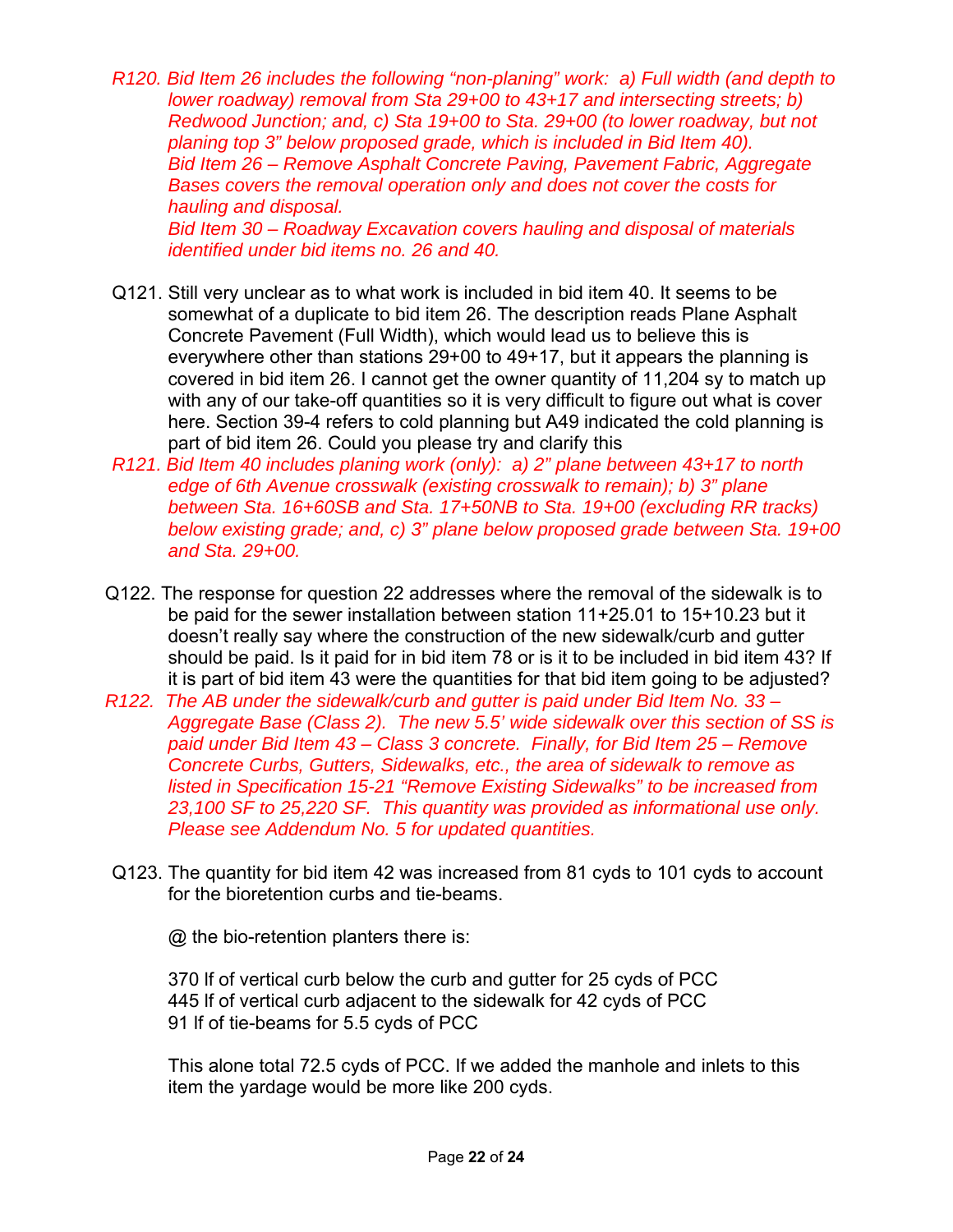But per the response to question 20, bid item 42 is to include the bio-retention walls, SSMH's, SD Inlets and SD Junction boxes.

This is very confusing as bid item 74 is for the removal and replacement of the Sanitary sewer manholes, bid item 35 is for the Storm Drain inlets outside the bio-retention areas and bid item 99 is for all the storm drain structures within the bio-retention areas.

Should bid item 42 just be for the bio-retention curbs and the SSMH and SD items be paid in their respective items.

Could you please provide clarification.

*R123. For the 14 bioretention planters, the quantity for Bid Item 42 – Class 2 Concrete should be increased an additional 40 CY (to 141 CY).* 

*Also, Bid Item 98 – Bioretention Concrete Wall Reinforcing should be increased to 3,000 SF. Please see Addendum No. 5 for updated quantities.* 

Q124. We are very confused with answer to question Q49. Here are the issues: The quantity from plans for the 3" milling and 2"milling seem to correspond to item #40. This clarifies that item #40 is paying for the 3" removal and 2" removal.

Roadway excavation which is the complete removal of 18" of roadway seems to gets paid under bid item #30. Our quantities match what you have on addendum 3 of 10,066 cy.

Here is the issue, what is bid item #26? If it for removal of asphalt, AB and fabric, then bid item #30 should be reduced to about 1000 cy. Basically you have two bid items that pay for the same work, or you have one bid item too many. Item 26 and item 30 pays for the same work.

*R124. Bid Item 26 – Remove Asphalt Concrete Paving, Pavement Fabric, Aggregate Bases covers the removal operation only and does not cover the costs for hauling and disposal. Bid Item 30 – Roadway Excavation covers hauling and disposal of materials identified under bid items no. 26 and 40.* 

- Q125. Per specs, excavation for joint trench gets paid under the joint trench items and the sewer gets paid under the sewer items. So basically excavation for sewer and joint trench don't get paid under bid item 30.
- *R125. Yes, that is correct.*
- Q126. There are no bid items for the following work that are shown on the plans Utility trench D12, H18, L16, L19, P25 and V4.
- *R126. The bid table has been updated to include these items. Please see Addendum No. 5.*